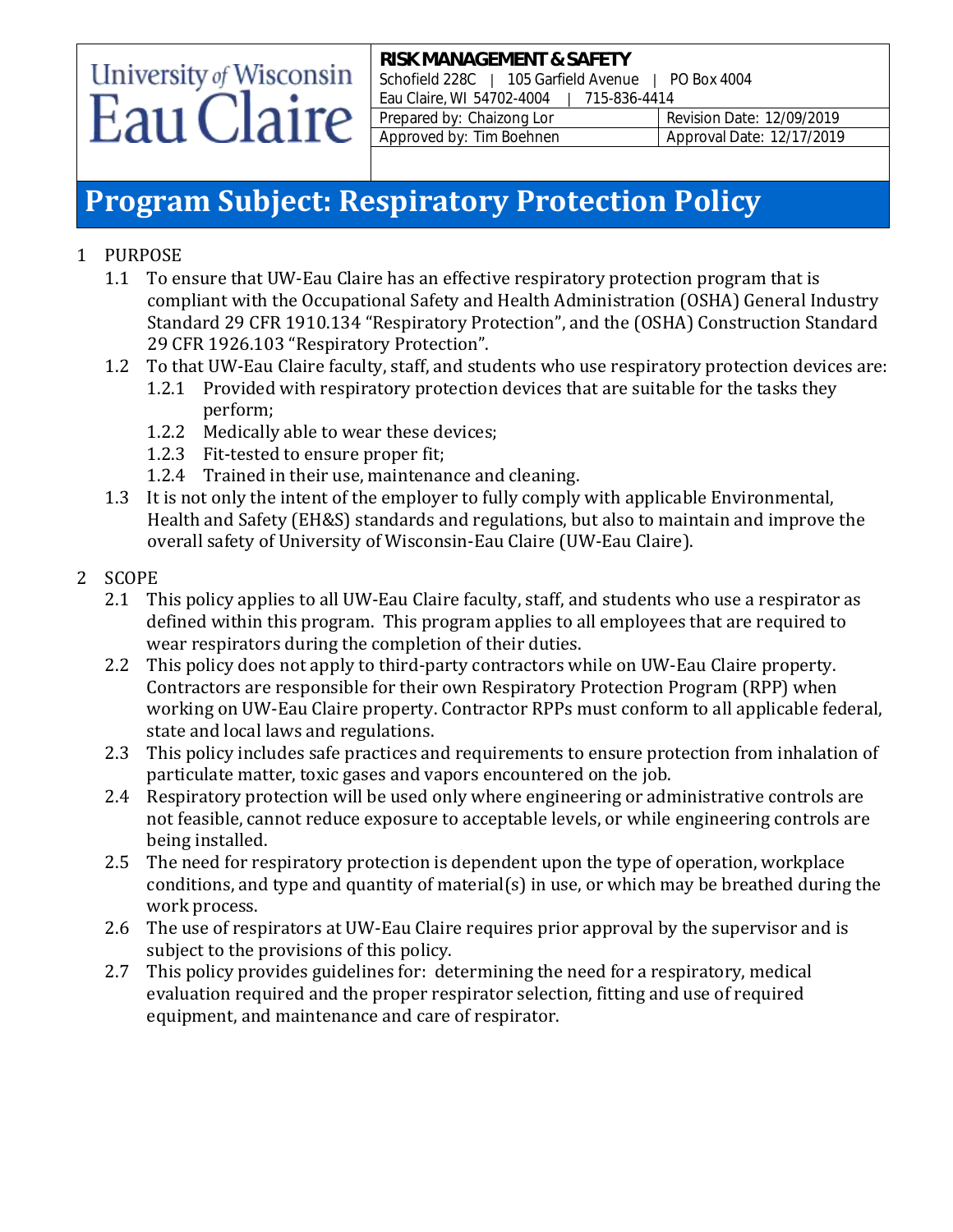### **Program Subject: Respiratory Protection Policy**

#### 3 DEFINITION

- 3.1 **Air-Purifying Respirator =** A respirator with an air-purifying filter, cartridge, or canister capable of removing specific air contaminants by passing ambient air through the airpurifying element.
- 3.2 **Dust Mask =** A mask that is not designed as a filtering face piece and is not certified by NIOSH for use as a respirator.
- 3.3 **Fit Test =** A qualitative or quantitative evaluation of the air seal between the respirator and an individual's face.
- 3.4 **Full-Face Respirator =** A facepiece that covers from roughly the hairline to below the chin. On average they provide the greatest protection, usually seal most reliably, and provide some eye protection.
- 3.5 **Half-Face Respirator =** A facepiece that fits over the nose and under the chin and does not protect the eyes.
- 3.6 **Immediately Dangerous to Life or Health (IDLH) =** Any atmosphere that poses an immediate hazard to life or poses immediate irreversible debilitating effects on health.
- 3.7 **Negative Pressure Respirator =** A respirator in which the air pressure inside the facepiece inlet covering is negative during inhalation with respect to the ambient air pressure.
- 3.8 **Negative-Pressure (User Seal) Check** Close off the inlet opening of the canister or cartridge(s) by covering with the palm of the hand(s) or by replacing the filter seal(s), inhale gently so that the facepiece collapses slightly, and hold the breath for ten seconds. See section 5.5.8(a)
- 3.9 **Positive pressure respirator =** A respirator in which the pressure inside the respiratory inlet covering is normally positive with respect to ambient air pressure.
- 3.10 **Positive-Pressure (User Seal) Check** Block the exhaust port with the heel of your hand and exhale with enough force to cause a slight positive pressure inside the face-piece. If the face-piece bulges slightly and no air leaks between the face and face-piece are detected, a proper fit has been obtained. See section 5.5.8(b).
- 3.11 **Powered Air-Purifying Respirator (PAPR**) = An air-purifying respirator that uses a blower to force ambient air through an air-purifying cartridge or filter and into the facepiece.
- 3.12 **Qualitative Fit Test (QLFT) =** A pass/fail evaluation of the seal between the respirator and the individual's face that relies on the individual's ability for sensory response to detect a challenge agent (e.g., sweet taste).
- 3.13 **Quantitative Fit Test (QNFT) =** A pass/fail evaluation of the seal between the respirator and the individual's face that used an instrument to measure the differential between a level of a challenge agent.
- 3.14 **Respirator Cartridge =** A container with a filter, sorbent medium, or combination of these items that removes specific contaminants (particulates, gases, and/or vapors) from air passed through the container.
- 3.15 **User Seal Check =** A self-test conducted by a respirator user to determine if a respirator is properly seated to the face prior to its use in the workplace.

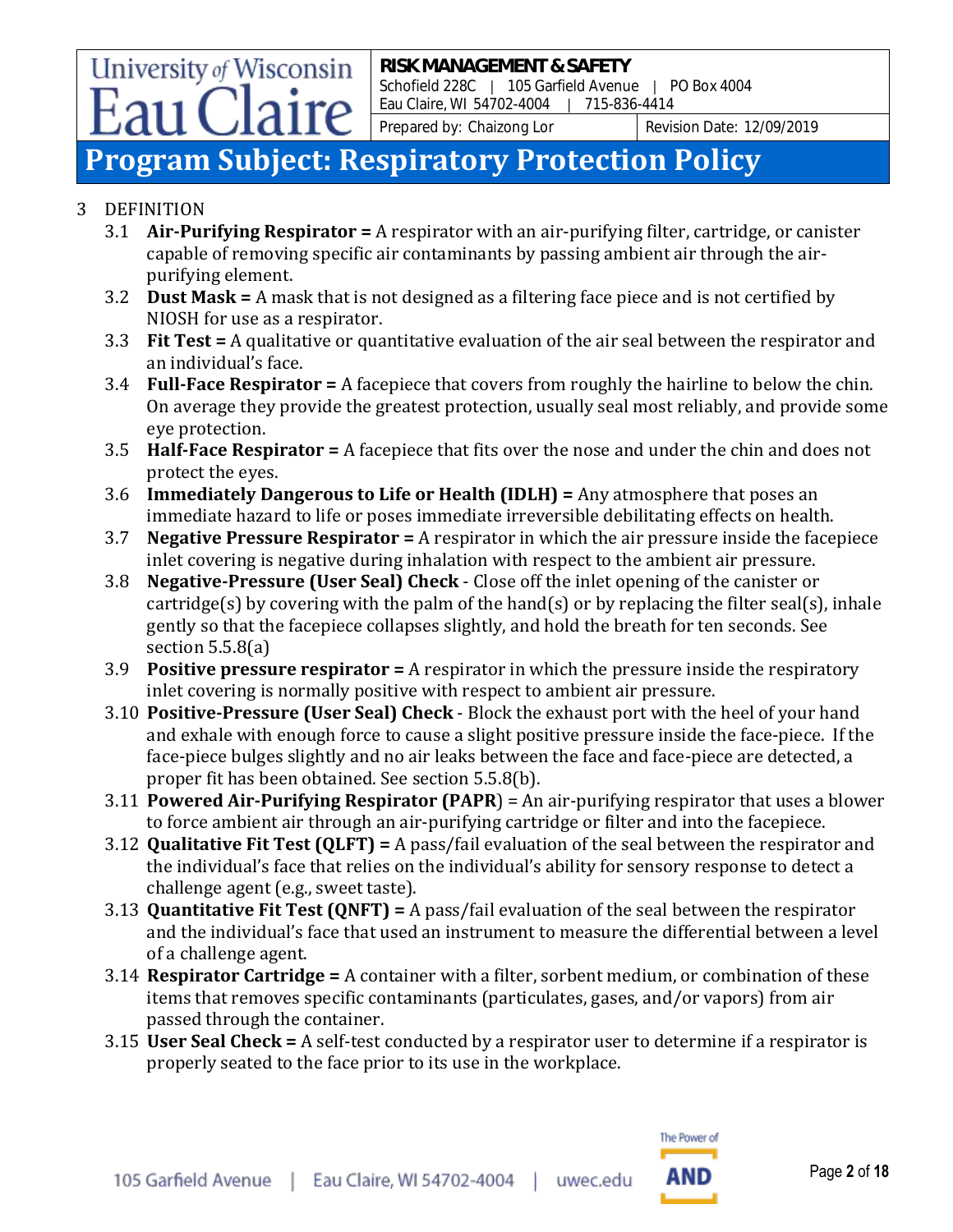### **Program Subject: Respiratory Protection Policy**

### 4 RESPONSIBILITIES

- 4.1 Department of "Risk Management and Safety" (RM&S)
	- 4.1.1 Responsible for the development and implementation of this policy.
	- 4.1.2 Provide necessary resources to carry out the program.
	- 4.1.3 Evaluate and ensure adequacy of respiratory protection equipment before the purchase and issuance to individuals.
	- 4.1.4 Provide instruction on the need for respiratory protection; criteria for selecting and respirator fitting, use and maintenance.
	- 4.1.5 Conduct annual fit tests for employees who utilize respiratory equipment.
	- 4.1.6 Ensure employees who are required to wear a respirator undergo a medical evaluation. See section 5.3 Medical Evaluation Procedures.
	- 4.1.7 Assist in selecting respiratory protection devices that are appropriate for a specific job or task. See section 5.9 Selection of Respirators.
	- 4.1.8 Conduct annual training for proper respirator usage, maintenance, and storage.
	- 4.1.9 Maintain records of all medical authorizations for use of respirators, fit testing and training on file.

#### 4.2 Supervisors

- 4.2.1 Recognize conditions and products that might present a respiratory health hazard.
- 4.2.2 Identify job procedures that their employees are engaged in which might make them subject to the requirements of respiratory protection.
- 4.2.3 Before the proper respirator can be selected for a job, a supervisor must:
	- 4.2.3.1 Identify the respiratory hazard (Part 1, *Appendix D*)
	- 4.2.3.2 Evaluate the workplace hazard (See *Appendix D. Hazard Assessment for Respirator Use*).
	- 4.2.3.3 Completed the respirator selection form and selected based on respiratory hazards worker is exposed. (See *Appendix A. Respirator Request Form*).
	- 4.2.3.4 Order the appropriate respirator to protect the employee.
- 4.2.4 Request assistance from RM&S in evaluating existing, new or changed work processes that may include respiratory health and safety hazards.
- 4.2.5 Schedule medical exams for their employees who will be required to wear a respirator in the performance of their duties and for those who met the criteria in section 5.3 Medical Evaluation Procedures.
- 4.2.6 Provide the employee with respirator medical approval form found in (*Appendix C*) and medical questionnaire form found in (*Appendix E*) to take with to the Physician or Licensed Health Care Professional (PLHCP).
- 4.2.7 Schedule fit-testing with RM&S each time an employee receives a new respirator.
- 4.2.8 Enforce the provisions of this policy and other requirements which may be applicable, with regards to use of respirators by employees.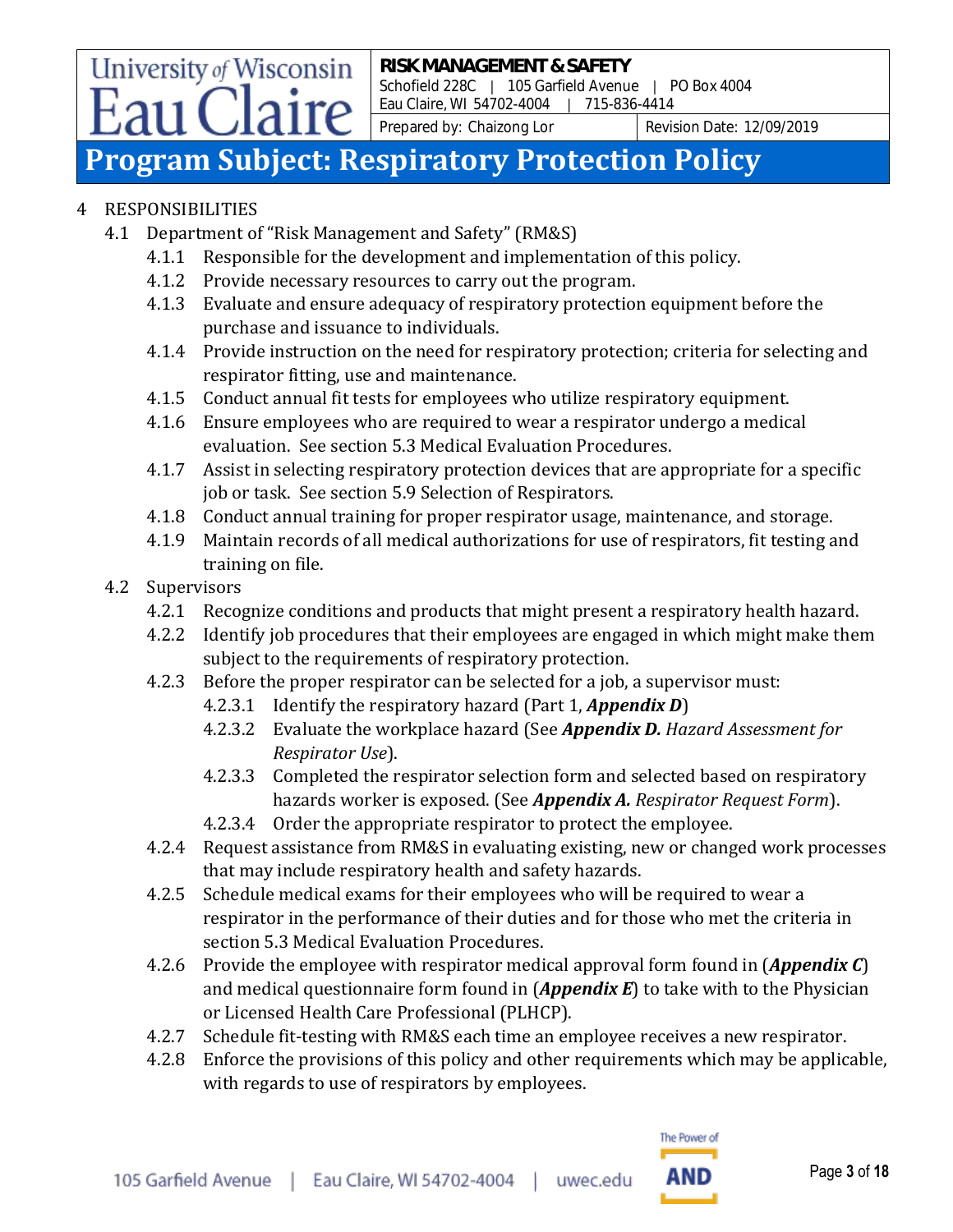#### **RISK MANAGEMENT & SAFETY** Schofield 228C | 105 Garfield Avenue | PO Box 4004 Eau Claire, WI 54702-4004 | 715-836-4414

Prepared by: Chaizong Lor Revision Date: 12/09/2019

### **Program Subject: Respiratory Protection Policy**

4.3 Employees

**University of Wisconsin** 

- 4.3.1 Utilize the issued respiratory protection equipment in accordance with instruction and training provided by RM&S.
- 4.3.2 Inform his/her supervisor if the respirator no longer fits well and if any personal health problems exist that could be aggravated by wearing respiratory equipment.
- 4.3.3 Guard against damage and ensure respirators are not disassembled, modified, or altered in any way other than by replacing respirator cartridges/filters.
- 4.3.4 Attend annual fit testing and training.
- 4.3.5 Inspect respirators for defects or missing parts monthly and before each use.
- 4.3.6 Clean and store respirator in a clean sanitary location. See section 5.10.4 Storage.

#### 5 PROGRAM COMPONENTS

- 5.1 Respiratory Hazard Assessment
	- 5.1.1 Shop supervisor may request (RM&S) to conduct Respiratory Hazard Assessments, as necessary to identify potential respiratory risks or hazards that employees may be exposed to. (See *Appendix D. Hazard Assessment for Respirator Use*).
	- 5.1.2 The Respiratory Hazard Assessment shall:
		- a. Identify the respiratory hazard(s) in the workplace;
		- b. Include a reasonable estimate of employee exposure to the respiratory hazard(s);
		- c. Identify the contaminant's chemical state and physical form.
	- 5.1.3 A respiratory Hazard Assessment must be completed for all areas and procedures approved for use of respirators.
	- 5.1.4 Where the facility cannot identify or reasonably estimate the employee exposure, the atmosphere shall be considered an immediately dangerous to life or health (IDLH).
	- 5.1.5 Employees are engaged in activities that are addressed in other (EH&S) policies such as asbestos, certain other chemical, biological, or radiological hazards, or for confined space entry, which require the use of respiratory protection.
- 5.2 Respirator Use Requirements

The use of required respiratory protection program at UW-Eau Claire campus is limited to those situations where a documented need to utilize such equipment exists, employees who maintain an appropriate medical evaluation, and complete annual fit testing.

- 5.2.1 Documentation of Respirator Needs
	- a. Respirators are only to be used in situations where engineering controls are infeasible or during installation of such controls.

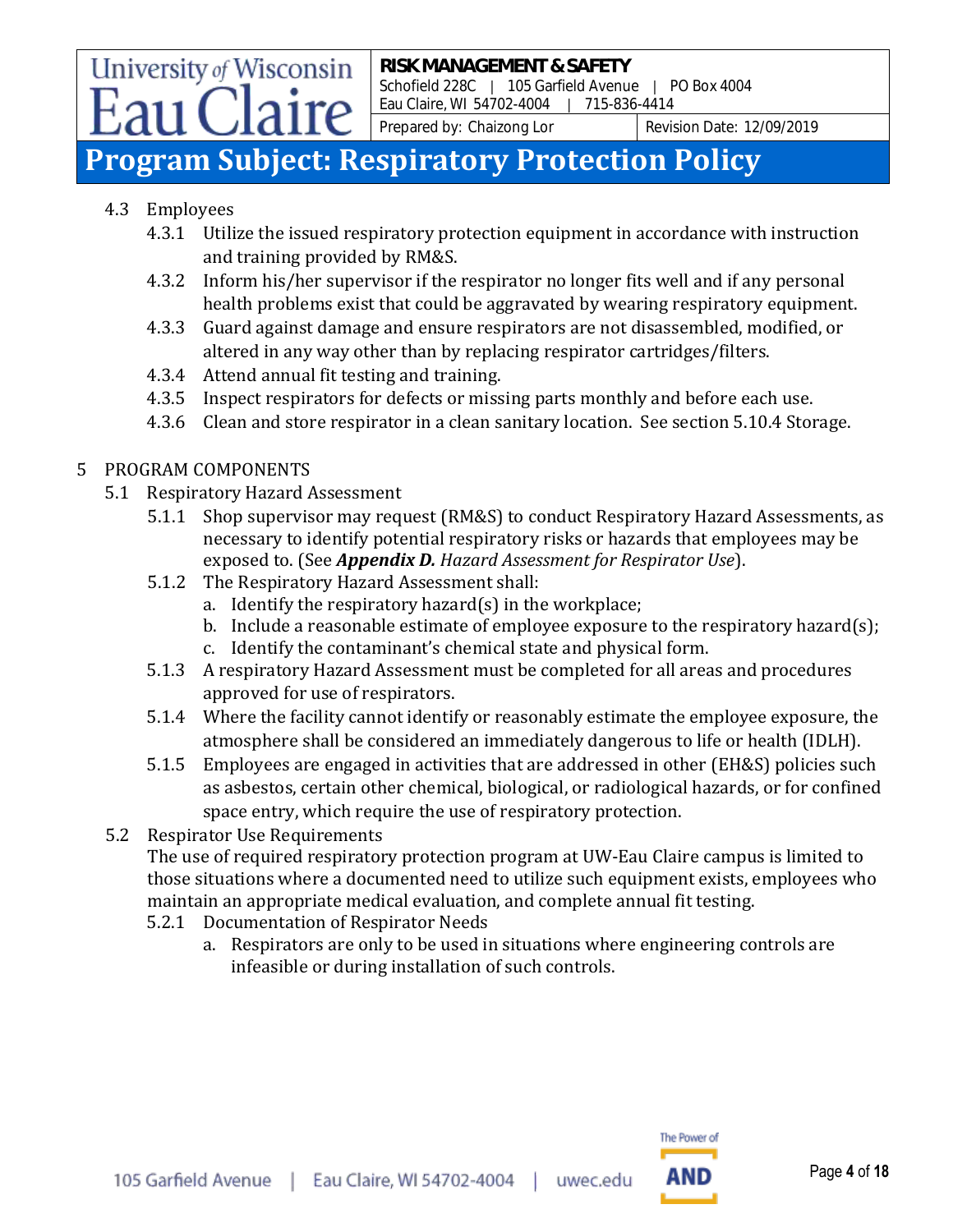Schofield 228C | 105 Garfield Avenue | PO Box 4004 Eau Claire, WI 54702-4004 | 715-836-4414

Prepared by: Chaizong Lor Revision Date: 12/09/2019

### **Program Subject: Respiratory Protection Policy**

5.3 Medical Evaluation Procedures

- 5.3.1 Employees who are required to wear respiratory protection shall have a medical evaluation from a physician in accordance with OSHA Guidelines and procedures.
- 5.3.2 Employees are not permitted to wear respirators until a physician has determined that they are medically able to do so.
- 5.3.3 Employees will not be allowed to work in an area requiring a respirator until the employee has passed their medical evaluation and have successfully completed respirator fit testing.
- 5.3.4 All UWEC employees will be medically evaluated by a physician, or other licensed healthcare professional (PLHCP) within the Occupational Medicine Department at Mayo Clinic Health System, 733 W. Clairemont Ave., Eau Claire.
- 5.3.5 Risk Management & Safety will use a medical questionnaire found in (*Appendix E*. *Respirator User Medical Questionnaire*).
- 5.3.6 All affected employees will be given a copy of the medical questionnaire to fill out and they will bring the completed questionnaire to the medical practitioner.
- 5.3.7 All medical questionnaires and examinations are confidential and handled during the employee's normal working hours or at a time and place convenient to the employee.
- 5.3.8 All employees will be granted the opportunity to speak with the medical practitioner about their medical evaluation, if they so request. **Note:** All examinations and questionnaires are to remain confidential between the employee and the physician.
- 5.3.9 Medical evaluations conducted by a licensed physician shall be required initially and at least annually pursuant when:
	- a. An employee reports medical signs or symptoms that are related to ability to use a respirator, such as shortness of breath, dizziness, chest pains, or wheezing.
	- b. A physician or other licensed health care professional, supervisor or representative from Risk Management & Safety informs the employer that an employee needs to be reevaluated.
	- c. Information from the respiratory protection program including observations made during fit testing and program evaluation indicates a need for employee reevaluation. (See *Appendix B. Qualitative respirator fit test*)
	- d. A change occurs in workplace conditions (e.g., physical work effort, protective clothing, and temperature) that may result in a substantial increase in the physiological burden placed on an employee.
- 5.3.10 Records of Medical Evaluations shall be maintained by Risk Management & Safety, in the office of the Risk Management & Safety Specialist Senior.

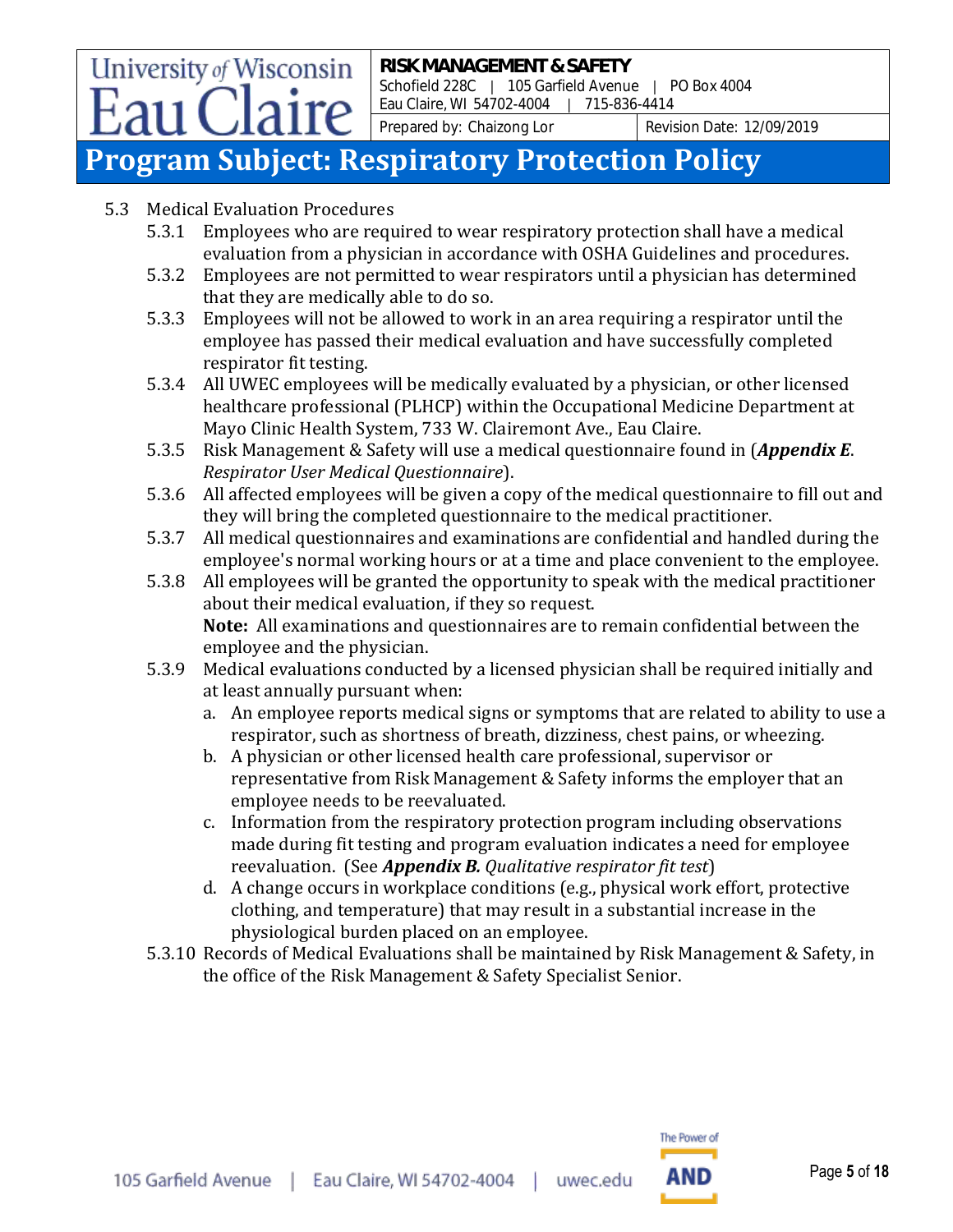**RISK MANAGEMENT & SAFETY** Schofield 228C | 105 Garfield Avenue | PO Box 4004 Eau Claire, WI 54702-4004 | 715-836-4414

Prepared by: Chaizong Lor Revision Date: 12/09/2019

### **Program Subject: Respiratory Protection Policy**

- 5.4 Medical Determination of the employee's ability to use a respirator.
	- 5.4.1 The employee needs to complete Part 1 of the form.
	- 5.4.2 Physician or (PLHCP) needs to complete Part 2 of the form.
	- 5.4.3 Physician shall indicate on the form the need, if any, for follow-up medical evaluation.
	- 5.4.4 The employee shall provide the (RM&S) with the completed Employee Respirator Medical Approval Form (*Appendix C. Employee Respirator Medical Approval Form*) and the provider medical examination report.
	- 5.4.5 If the physician finds a medical condition that may place the employee's health at increased risk if using an Air Purifying Respirator, then (RM&S) shall provide a Powered Air Purifying Respirator (PAPR), if the physician approved.
	- 5.4.6 If a subsequent medical evaluation finds that the employee is medically able to use a negative pressure respirator, then the PAPR is no longer required.
- 5.5 Fit-Testing

**University of Wisconsin** 

- 5.5.1 Fit-Testing is essential to ensure that a respirator forms a good seal with the wearer's face. This prevents contaminants from leaking into the mask.
- 5.5.2 When the employee is authorized to wear a respirator, the immediate supervisor shall contact the manufacturer to purchase a respirator based on the completed Respirator Selection Form (*Appendix E. Respirator User Medical Questionnaire*) by the (RM&S).
- 5.5.3 All tight-fitting respirators, including Self-Contained Breathing Apparatus (SCBA), must be fit tested to determine proper fit.
- 5.5.4 Fit-test after the medical evaluation is performed and medical approval is received.
- 5.5.5 Fit-test prior to initial use of a respirator with a positive or negative pressure tight fitting face-piece. It is required to have fit-testing at least annually.
- 5.5.6 Fit-test whenever a different respirator is used (size, style, model, or make).
- 5.5.7 Fit-test whenever there are changes to the employee's physical condition that could affect the fit. This include facial scarring, dental changes, cosmetic surgery, and obvious change in body weight.
- 5.5.8 The employee shall be provided the opportunity to wear the respirator in normal air for an adequate familiarity period. The following fit checks shall be conducted each time a tight-fitting respirator is used:
	- a. Negative Pressure Test
		- $\checkmark$  The user closes off the inlet of the cartridges or filters by covering with the palms so it does not allow air to pass; inhales gently so the face piece collapses slightly; and holds his/her breath for about 10 seconds. If a vacuum and partial inward collapse of the mask cannot be maintained for a least 10 seconds, readjust the mask and try again.
		- $\checkmark$  If the face piece remains slightly collapsed and no inward leakage is detected, the respirator probably fits tightly enough. This test of course, can only be used on respirators with tight fitting face pieces. It also has potential drawbacks, such as the hand pressure modifying the face piece seal and causing false results.

The Power of

AND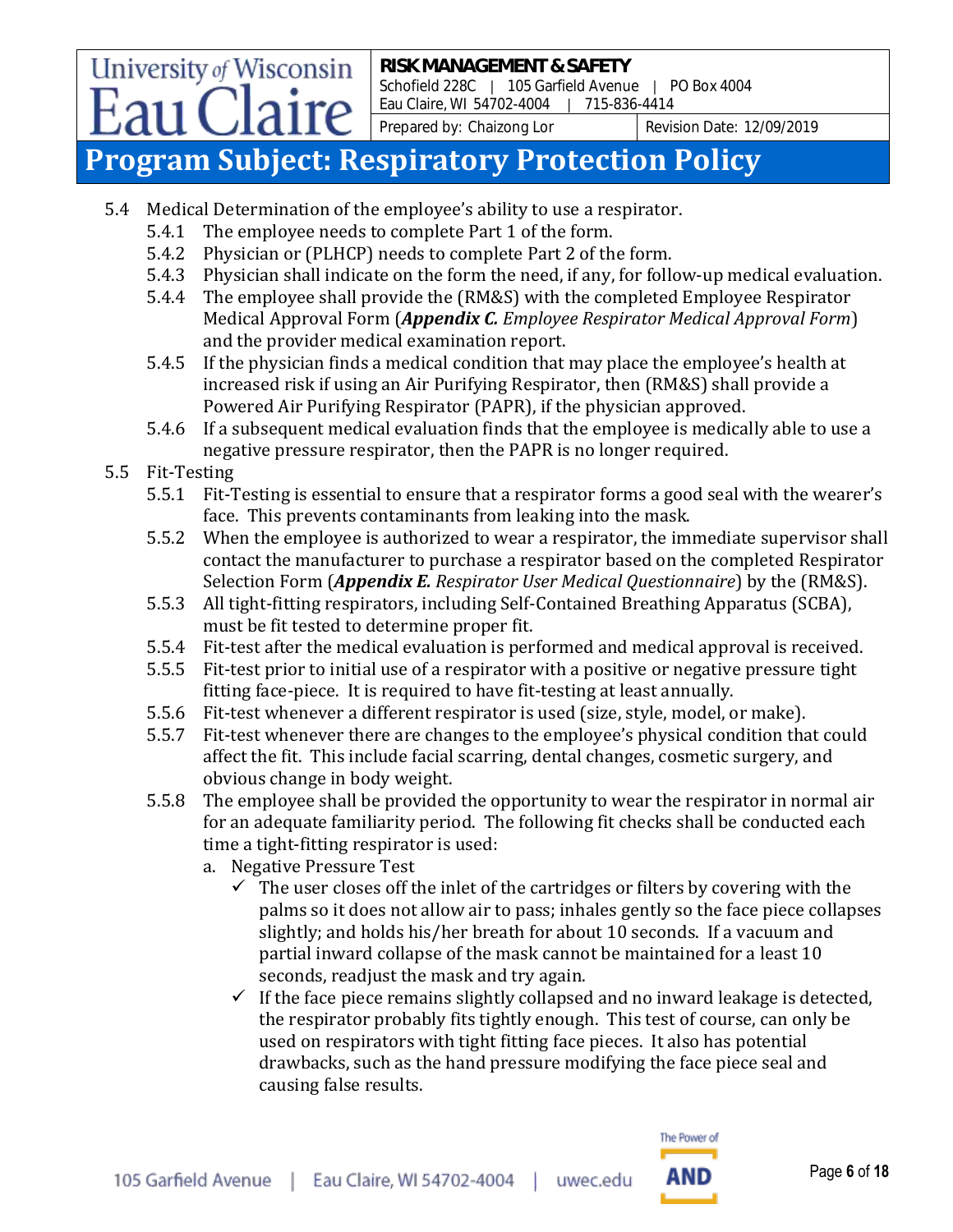### **Program Subject: Respiratory Protection Policy**

- b. Positive Pressure Test
	- $\checkmark$  The wearer closes off the exhalation valve and exhaling gently into the face piece. The respirator fit is considered okay if slight positive pressure can be built up inside the face piece without any evidence of outward leakage around the face piece. In addition, the wearer should be careful not to exhale too strongly so as not to force leakage.
- 5.6 Prior to Fit-Testing
	- 5.6.1 The employee should be shown how to put on respirator, how to position the respirator on their face, how to set the strap tension and how to determine an acceptable fit.
	- 5.6.2 The employee should be informed that he/she is being asked to select the respirator that provides the most acceptable fit. Employees should be instructed to let us know if the respirator fit is unacceptable.
	- 5.6.3 The employee should be allowed to wear the respirator for at least 5 minutes to assess comfort prior to fit-testing.
	- 5.6.4 The comfort of the respirator should be assessed by reviewing the following with the employee:
		- a. Position of the mask on the nose
		- b. Room for eye protection
		- c. Room to talk
		- d. Position of mask on face and cheeks
	- 5.6.5 The fit of the respirator should be assessed by observing the following:
		- a. Chin properly placed and fit across nose bridge
		- b. Adequate strap tension, not overly tightened
		- c. Respirator proper size to span distance between nose to chin
		- d. Tendency of respirator to slip
		- e. Employee observation of respirator fit in mirror if possible
- 5.7 Fit-Testing Procedures (See *Appendix B. Qualitative Respirator Fit Test*). It will be performed in the following manner:
	- 5.7.1 Employees will be required to demonstrate ability to put on and properly adjust respirator.
	- 5.7.2 They will conduct a negative pressure check to verify a good facial seal by blocking the air flow through the respirator filter during inhalation. Ambient air leakage into the respirator around the face seal indicates an improper fit.
	- 5.7.3 The employee is exposed to an atmosphere containing an irritating aerosol and then asked to perform several exercises to challenge the respirator fit. The wearer reports any noticeable irritation caused by mask leaks.

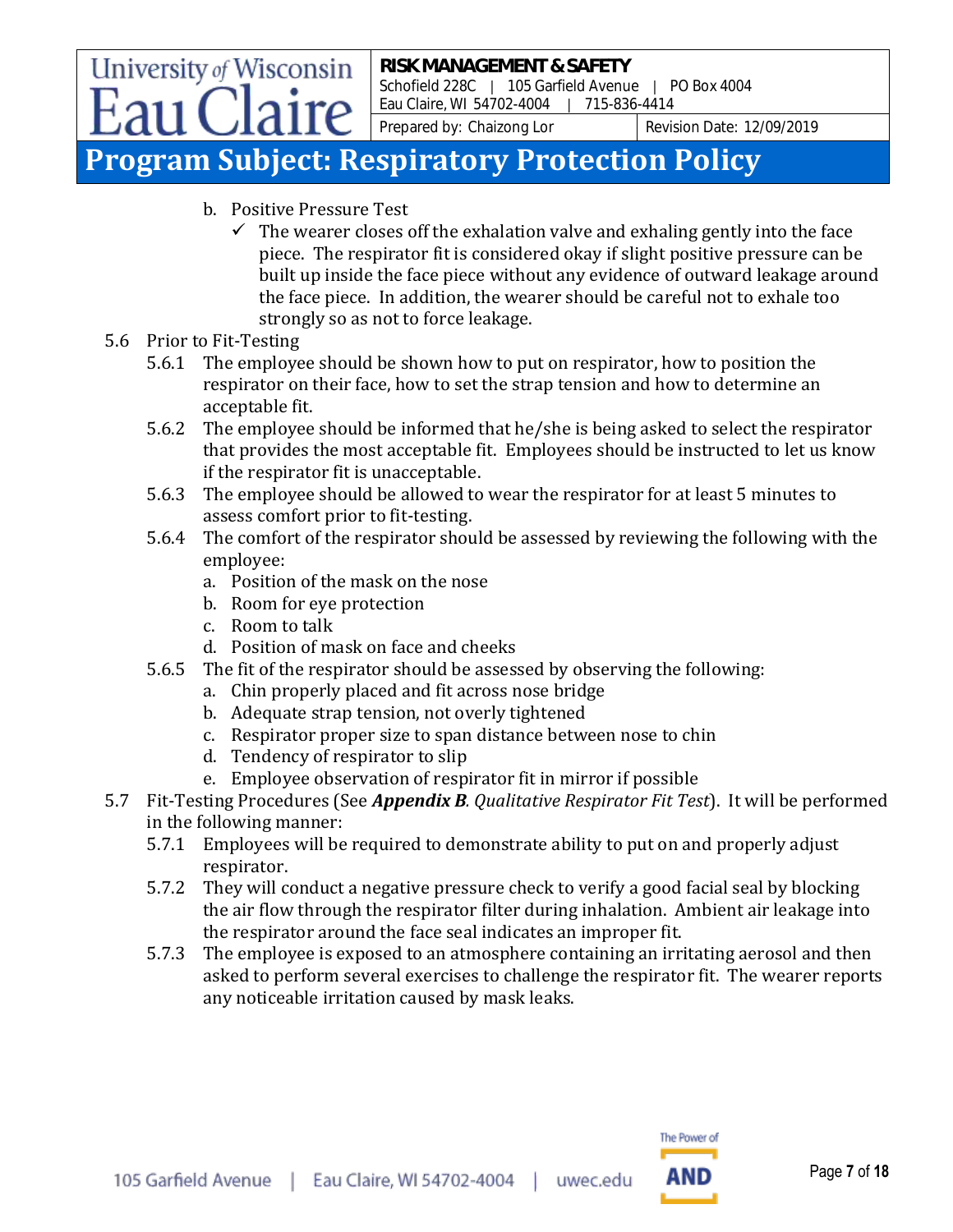Schofield 228C | 105 Garfield Avenue | PO Box 4004 Eau Claire, WI 54702-4004 | 715-836-4414

Prepared by: Chaizong Lor Revision Date: 12/09/2019

### **Program Subject: Respiratory Protection Policy**

- 5.7.4 If the employee does not detect the smoke, proceed with the fit-test exercises. The smoke should be directed around the mask at distance of 6 inches. These will include:
	- a. Normal Breathing (NB): In normal standing position, without talking, the subject shall breathe normally for at least one minute.
	- b. Deep Breathing (DB): In normal standing position, the subject performs deep breathing for at least one minute, pausing so as not to hyperventilate.
	- c. Turning Head Side to Side (SS): Standing up, the subject shall slowly turn his/her head from side to side between the extreme positions to each side. The head shall be held at each extreme position for at least 5 seconds.
	- d. Moving Head Up and Down (UD): Standing up, the subject shall slowly move his/her head up and down between the extreme position straight up and the extreme position for at least 5 seconds.
	- e. Talking (T): The subject shall talk out loud slowly and loud enough to be heard clearly by the test conductor. The subject can read from a prepared text such as the Rainbow Passage, or count backward from 100.
	- f. Bending Over (BO): The test subject shall bend at the waist as if he/she was to touch his/her toes.
	- g. Normal Breathing (NB): Same as the first exercise.
- 5.7.5 If the employee detects smoke during the test, stop immediately and have them adjust their respirator in another area.
- 5.8 Authorization for use of respiratory protection equipment
	- 5.8.1 Only those employees who are required to utilize respiratory protection equipment by the provisions of this policy and who have been properly fitted and trained in its use, shall utilize respirators.
	- 5.8.2 Employees who have been designated to wear respirators with tight-fitting face pieces shall not have:
		- a. Facial hair that comes between the sealing surface of the face piece and the face or that interferes with valve function.
		- b. Any condition that interferes with the face-to-face piece seal or valve-function.
- 5.9 Selection of Respirators (See *Appendix A. Respirator Request Form*)
	- 5.9.1 No respirators shall be purchased or used except as authorized by the terms and conditions of this policy.
	- 5.9.2 Only respirators appropriate for the intended use certified by National Institute for Occupational safety and Health (NIOSH) shall be selected and these must be used in compliance with the conditions of the certification and manufacturer use instructions.
		- a. Respirator parts which are not certified for use together must never be interchanged.
		- b. Respirator parts manufactured by different respirator suppliers must never be interchanged.

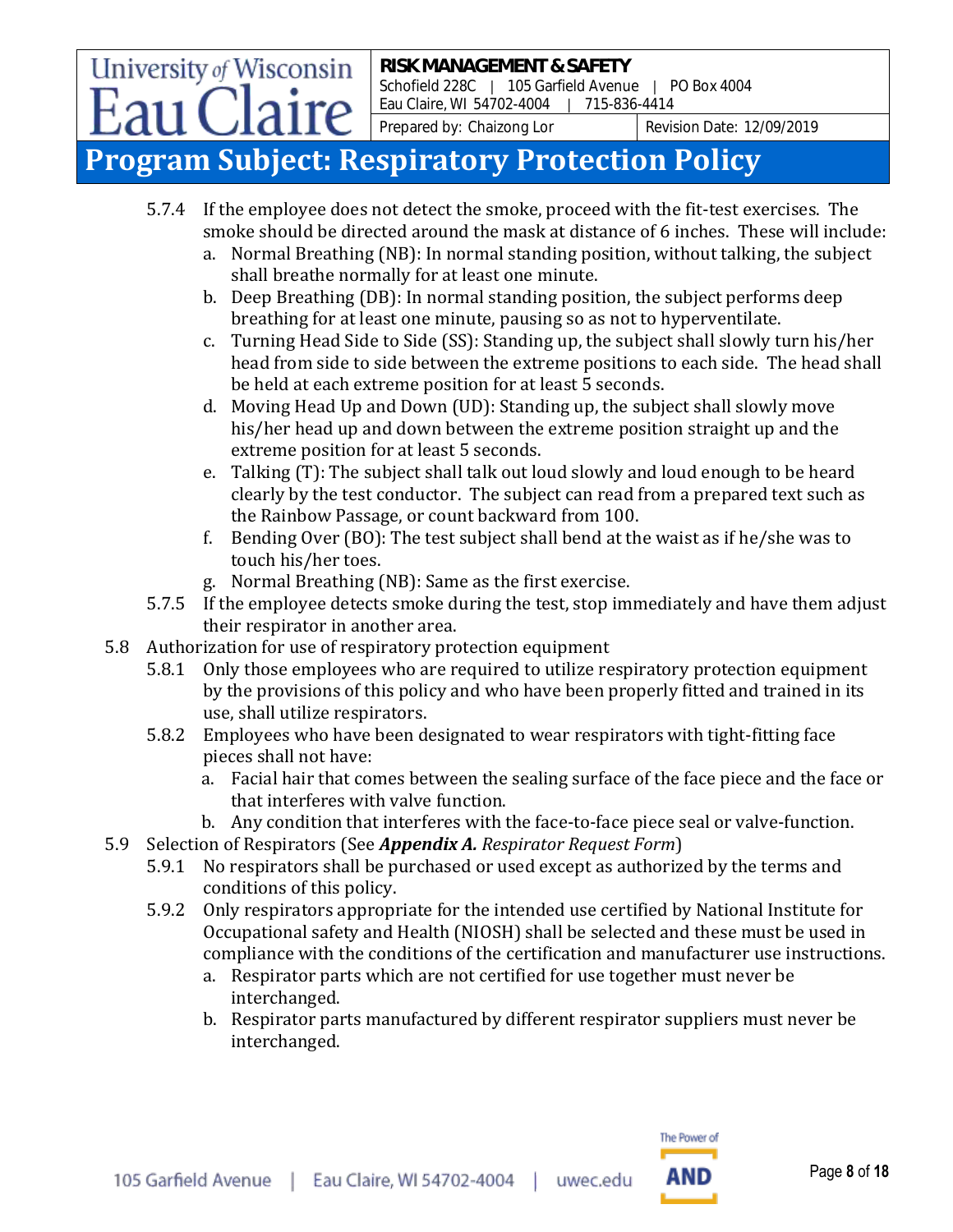Schofield 228C | 105 Garfield Avenue | PO Box 4004 Eau Claire, WI 54702-4004 | 715-836-4414

Prepared by: Chaizong Lor Revision Date: 12/09/2019

### **Program Subject: Respiratory Protection Policy**

- 5.9.3 Respirators shall be selected based on the potential hazard to which the worker is exposed. The following factors must be considered in making this selection.
	- a. The appropriate respirator will be based on the respiratory hazard(s) to which the employee is exposed and workplace and user factors that affect respirator performance and reliability.
	- b. The identity of the substance(s) and environment for which protection is needed
	- c. The respirators must be selected from models and sizes so that it is acceptable to, and correctly fits the user.
	- d. Any limitations or restrictions applicable to the types of respirators being considered which could make them unsafe in the work environment involved.
- 5.9.4 Respirators selected shall be adequate to protect the health of the employee and ensure compliance with all other OSHA regulatory requirements under routine and reasonably foreseeable emergency situations.
- 5.9.5 No respirator shall be used for any purpose unless the "Respirator Request Form" for that application has been completed. (See *Appendix A. Respirator Request Form*)
- 5.10 Maintenance and Care of Respirators: The primary responsibility for maintaining the respirator in proper and clean condition rests with the employee. The maintenance and care of respirator shall include:
	- 5.10.1 Monthly Visual Inspection: The shop/department will appoint a responsible person(s) to conduct an inspection of each department personnel's respirator and verify completion by initialing and dating an inspection tag mounted on the side of the respirator box.
		- a. To ensure all parts are inspected for dirt, residue, pliability of rubber, deterioration and cracks, tears, and holes.
		- b. To ensure the valves are checked for holes, warp age, cracks, and dirt.
		- c. To check hoods, helmets, and face shields for cracks, tears, and distortions.
	- 5.10.2 Cleaning and disinfecting: Each employee issued a respirator is responsible for maintaining the equipment and make sure it is free of defects. Cleaning should be done on a regular basis or after each day's use.
		- a. The face pieces are removed from the receptacles and are disassembled.
		- b. Remove filter and straps.
		- c. All parts are washed in warm soap water and visible residue is removed with a brush.
		- d. The parts are rinsed in clean water and allowed to air-dry.
		- e. Wipe the respirator with disinfectant wipes to kill germs.
	- 5.10.3 Repair: Respirator users should ensure their equipment is in working order by periodically checking the equipment for the following defects:
		- a. Snap fasteners on headbands and on face piece that are worn, distorted, or loose.
		- b. Plastic exhalation valve seat that is distorted or contains scratches or cracks on its sealing surface.
		- c. Exhalation valve cover that is distorted or decomposed

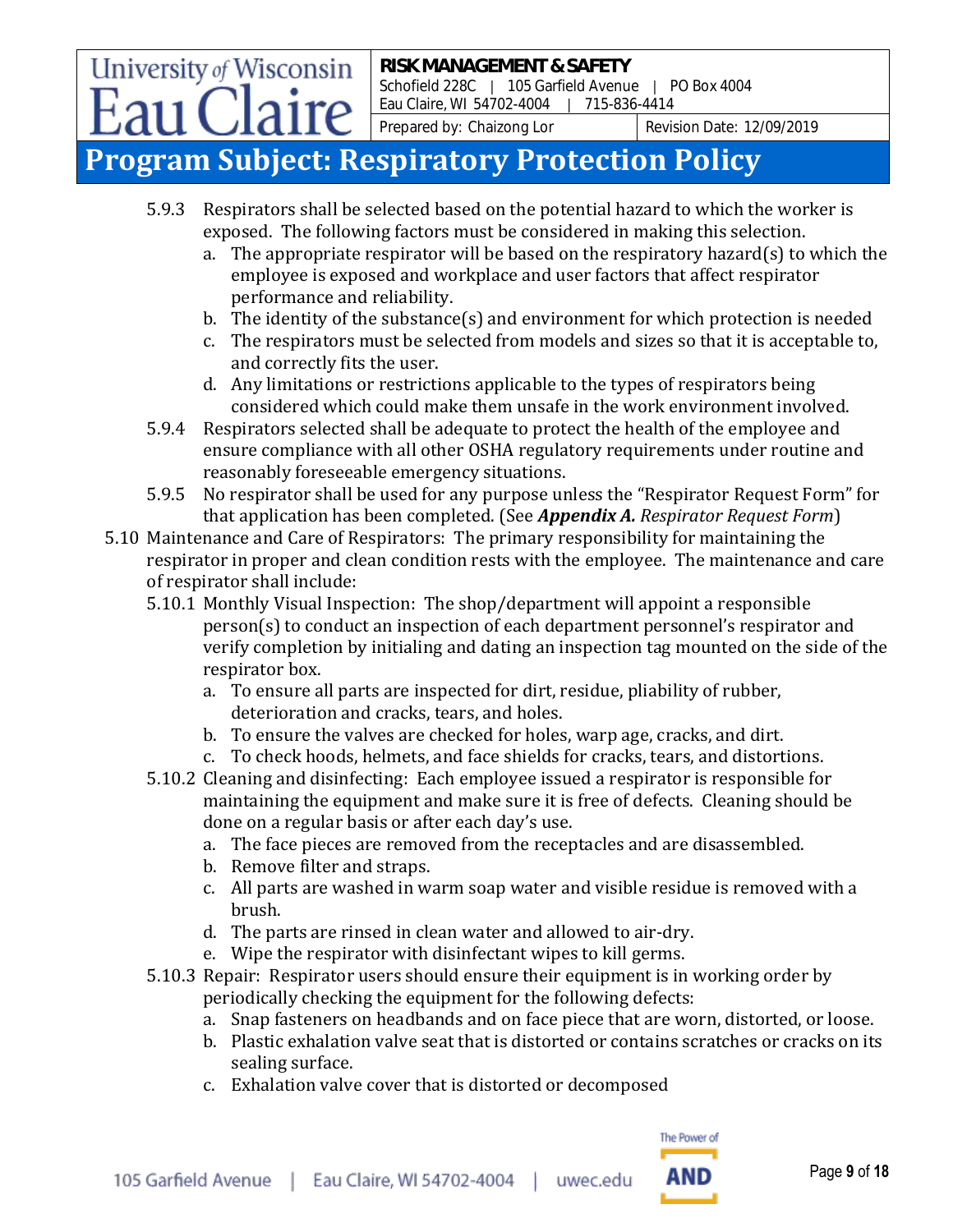Schofield 228C | 105 Garfield Avenue | PO Box 4004 Eau Claire, WI 54702-4004 | 715-836-4414

Prepared by: Chaizong Lor Revision Date: 12/09/2019

### **Program Subject: Respiratory Protection Policy**

- d. If any of the above defects are found, the respirator should be turned in for the immediate attention of the supervisor.
- e. If immediate repairs cannot be made and a respirator is needed, a temporary replacement with the same model and size, and a new respirator shall be issued.
- f. Exchange of parts from one brand to another is NOT ALLOWED. Use only cartridges, filters and replacement parts specified from each respirator.

#### 5.10.4 Storage

- a. Respirators are to be cleaned according to manufacturer's instructions and inspected.
- b. All respirators should be stored in plastic bag, and then placed in a proper storage cabinet in a non-hazard area.
- c. All respirators shall be stored in a manner that protects them from damage, dust, sunlight, extreme temperatures, excessive moisture, or damaging chemicals.
- d. Emergency respirators shall be kept accessible to the work area.
- e. The devices should be stored in a normal position.
- 5.11 Voluntary Use of Respirators
	- 5.11.1 Conditions of Voluntary Use.
		- a. If there is no hazard and respirator use is voluntary, (RM&S) shall not be required to provide the respirator.
		- b. The employee making voluntary use of a respirator is responsible for obtaining and documenting all necessary medical examinations and fit-testing.
		- c. Voluntarily worn respirator must not in itself create a health hazard and must be appropriate for the intended use and certified by the (NIOSH).
		- d. Most of voluntary use situations involve filtering face pieces which are provided for the worker's sense of comfort.
	- 5.11.2 Voluntary Use Responsibilities
		- a. Read and pay attention to all instructions provided by the manufacturer on use, maintenance, cleaning and care, and warning regarding the respirators limitations.
		- b. See that the voluntary respirator is cleaned, stored, and maintained so that its use does not present a health hazard to the user or other employees.
		- c. Do not wear your respirator in atmospheres containing contaminants for which your respirator is not designed to protect against. For example, a respirator designed to filter dust particles will not protect against gases, vapors, or very small solid particles of fumes or smoke.
		- d. Keep track of your respirator so that you do not mistakenly use someone else's respirator.

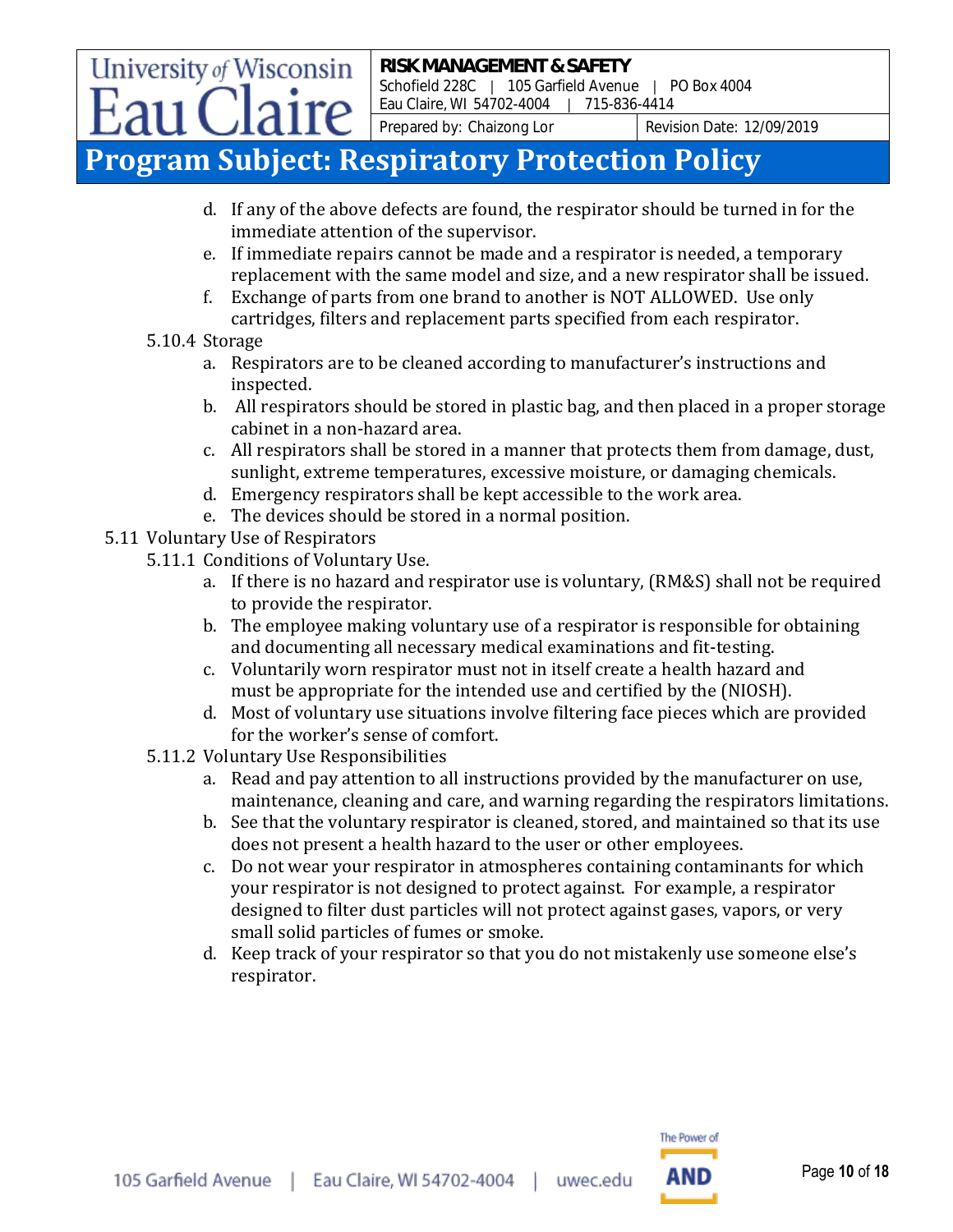### **Program Subject: Respiratory Protection Policy**

#### 6 TRAINING

- 6.1 Each employee designated to wear a respirator must receive adequate training.
- 6.2 Training shall be provided prior to requiring the employee to wear a respirator in the workplace and annually thereafter.
- 6.3 Training shall ensure that each employee can demonstrate knowledge of the following:
	- 6.3.1 Why the respirator is necessary and how improper fit, usage, or maintenance can compromise the protective effects of the respirator.
	- 6.3.2 Limitations and capabilities of the respirator.
	- 6.3.3 How to use the respirator effectively in emergency situations, including situations in which the respirator malfunctions.
	- 6.3.4 How to inspect, put on, remove, use, and check the seals of the respirator.
	- 6.3.5 What the procedures are for maintenance and storage of the respirator.
	- 6.3.6 How to recognize medical signs and symptoms that may limit or prevent the effective use of respirators.
	- 6.3.7 The general requirements of 29 CFR 1910.134.
- 6.4 Retraining is required at least annually and when the following situations occur:
	- 6.41. Changes in the workplace or the type of respirator render previous training obsolete.
	- 6.42. Inadequacies in the employee's knowledge or use of the respirator indicate that the employee has not retained the requisite understanding or skill.
	- 6.43. Any other situation arises in which retraining appears necessary to ensure safe respirator use.
- 7. RECORD KEEPING
	- 7.1 The Risk Management & Safety shall establish and maintain an accurate record for each employee subject to the Program. This record shall include:
		- 7.1.1 The medical evaluation form and any physician's written opinion, including results of medical examination, opinions and recommendations.
		- 7.1.2 Employees who are trained in respirator use, have annually fit-testing, and have documentation of the care and maintenance of respirators

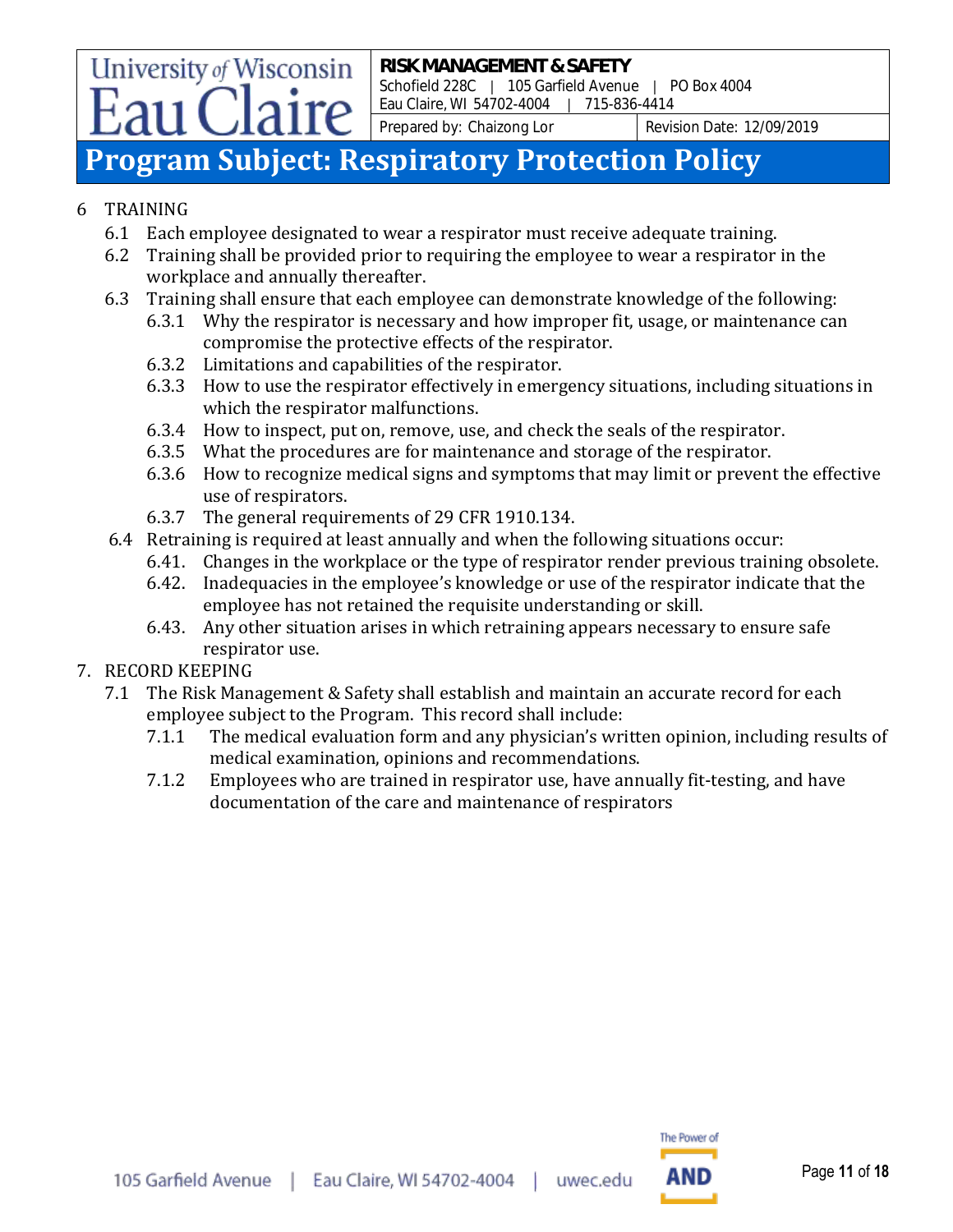University of Wisconsin **RISK MANAGEMENT & SAFETY** Schofield 228C | 105 Garfield Avenue | PO Box 4004 aire Eau Claire, WI 54702-4004 | 715-836-4414

Prepared by: Chaizong Lor Revision Date: 12/09/2019

### **Program Subject: Respiratory Protection Policy**

#### **APPENDIX A. Respirator Request Form**

|           | A. REQUEST FOR EMPLOYEE RESPIRATOR ASSIGNMENT                                                                                                                                                                                                                                                                                                                                                                                                                                                                                                                                                                                                                                                  |                                                  |                                                                                                                                                                                                                                                                                                                                                       |              |                                                                                                                                                                                                                               |  |  |
|-----------|------------------------------------------------------------------------------------------------------------------------------------------------------------------------------------------------------------------------------------------------------------------------------------------------------------------------------------------------------------------------------------------------------------------------------------------------------------------------------------------------------------------------------------------------------------------------------------------------------------------------------------------------------------------------------------------------|--------------------------------------------------|-------------------------------------------------------------------------------------------------------------------------------------------------------------------------------------------------------------------------------------------------------------------------------------------------------------------------------------------------------|--------------|-------------------------------------------------------------------------------------------------------------------------------------------------------------------------------------------------------------------------------|--|--|
|           |                                                                                                                                                                                                                                                                                                                                                                                                                                                                                                                                                                                                                                                                                                |                                                  |                                                                                                                                                                                                                                                                                                                                                       |              |                                                                                                                                                                                                                               |  |  |
|           |                                                                                                                                                                                                                                                                                                                                                                                                                                                                                                                                                                                                                                                                                                |                                                  |                                                                                                                                                                                                                                                                                                                                                       |              | Dept.: _____________________________Location: __________________________________Supervisor: ________________________                                                                                                          |  |  |
|           |                                                                                                                                                                                                                                                                                                                                                                                                                                                                                                                                                                                                                                                                                                |                                                  |                                                                                                                                                                                                                                                                                                                                                       |              |                                                                                                                                                                                                                               |  |  |
| <b>B.</b> | <b>SELECTION</b>                                                                                                                                                                                                                                                                                                                                                                                                                                                                                                                                                                                                                                                                               |                                                  |                                                                                                                                                                                                                                                                                                                                                       |              |                                                                                                                                                                                                                               |  |  |
|           |                                                                                                                                                                                                                                                                                                                                                                                                                                                                                                                                                                                                                                                                                                | Level of work effort (circle one) Light Moderate |                                                                                                                                                                                                                                                                                                                                                       | Heavy        | Strenuous                                                                                                                                                                                                                     |  |  |
|           | <b>Equipment Selection</b>                                                                                                                                                                                                                                                                                                                                                                                                                                                                                                                                                                                                                                                                     |                                                  |                                                                                                                                                                                                                                                                                                                                                       |              |                                                                                                                                                                                                                               |  |  |
|           |                                                                                                                                                                                                                                                                                                                                                                                                                                                                                                                                                                                                                                                                                                |                                                  |                                                                                                                                                                                                                                                                                                                                                       |              |                                                                                                                                                                                                                               |  |  |
|           | (Check all that apply)                                                                                                                                                                                                                                                                                                                                                                                                                                                                                                                                                                                                                                                                         |                                                  | <b>Cartridge(s):</b> $\Box$ HEPA (Purple) _____________P100 $\Box$ Multi-purpose (Olive) $\Box$ Acid Gas (White)<br>□ Ammonia/Amine (Green) □ Organic Vapor (Black) □ Mercury/Chlorine (Orange)<br>Form of Contaminants: Elead Dust Exercise Dust ESmoke EGas EFumes EVapor<br>□Spray Paint □ Aerosol □ Chemical Spill Clean-up □ Hazardous Materials |              | Respirator Types: DAIR-PURIFYING RESPIRATOR (APR) - HALF MASK DPOWER AIR-PURIFYING RESPIRATOR (PAPR)                                                                                                                          |  |  |
|           |                                                                                                                                                                                                                                                                                                                                                                                                                                                                                                                                                                                                                                                                                                |                                                  |                                                                                                                                                                                                                                                                                                                                                       |              |                                                                                                                                                                                                                               |  |  |
|           | Area or Operation: _________________________________Chemical substance(s) involved: __________________________                                                                                                                                                                                                                                                                                                                                                                                                                                                                                                                                                                                 |                                                  |                                                                                                                                                                                                                                                                                                                                                       |              |                                                                                                                                                                                                                               |  |  |
|           | Any changes in the operations that might significantly increase anticipated containment level: $\Box$ YES $\Box$ NO<br>Date of measurement(s): _____________ Contaminant is absorbed through skin ___________ Eye Irritant _________<br>Is environment immediately dangerous to life or health? OVES ONO Any oxygen deficiency? OVES ONO<br>Extent of usage (circle one)<br>1. On daily basis 2. Occasionally – but more than once a week 3. Rarely – or for emergency situations only<br>4. Less than once a month 5. 2-5 times a month. Length of time of anticipated effort in hours:<br>Name special work conditions (i.e., oxygen deficiency, temperature, hazardous material, protective |                                                  |                                                                                                                                                                                                                                                                                                                                                       |              |                                                                                                                                                                                                                               |  |  |
|           | C. FITTING                                                                                                                                                                                                                                                                                                                                                                                                                                                                                                                                                                                                                                                                                     |                                                  |                                                                                                                                                                                                                                                                                                                                                       |              |                                                                                                                                                                                                                               |  |  |
|           |                                                                                                                                                                                                                                                                                                                                                                                                                                                                                                                                                                                                                                                                                                |                                                  | 2. In the past year, have you had a chance to do fit-testing? $\Box$ YES $\Box$ NO                                                                                                                                                                                                                                                                    |              |                                                                                                                                                                                                                               |  |  |
|           | D. EMPLOYEE ACKNOWLEDGMENT                                                                                                                                                                                                                                                                                                                                                                                                                                                                                                                                                                                                                                                                     |                                                  |                                                                                                                                                                                                                                                                                                                                                       |              |                                                                                                                                                                                                                               |  |  |
|           |                                                                                                                                                                                                                                                                                                                                                                                                                                                                                                                                                                                                                                                                                                |                                                  | I have received training in respiratory protection, qualitative fit testing, and the proper care of my                                                                                                                                                                                                                                                |              | respirator(s). I am aware of the limitations of the above respirator(s) and I will only wear the one(s) that<br>is/are issued to me. I must attend the training and fitting annually if I have a respirator in my possession. |  |  |
|           |                                                                                                                                                                                                                                                                                                                                                                                                                                                                                                                                                                                                                                                                                                |                                                  |                                                                                                                                                                                                                                                                                                                                                       |              | Employee Signature: __________________________Review by supervisor: ___________________________Date: _________                                                                                                                |  |  |
|           |                                                                                                                                                                                                                                                                                                                                                                                                                                                                                                                                                                                                                                                                                                |                                                  |                                                                                                                                                                                                                                                                                                                                                       |              |                                                                                                                                                                                                                               |  |  |
|           |                                                                                                                                                                                                                                                                                                                                                                                                                                                                                                                                                                                                                                                                                                |                                                  |                                                                                                                                                                                                                                                                                                                                                       | The Power of |                                                                                                                                                                                                                               |  |  |

**AND**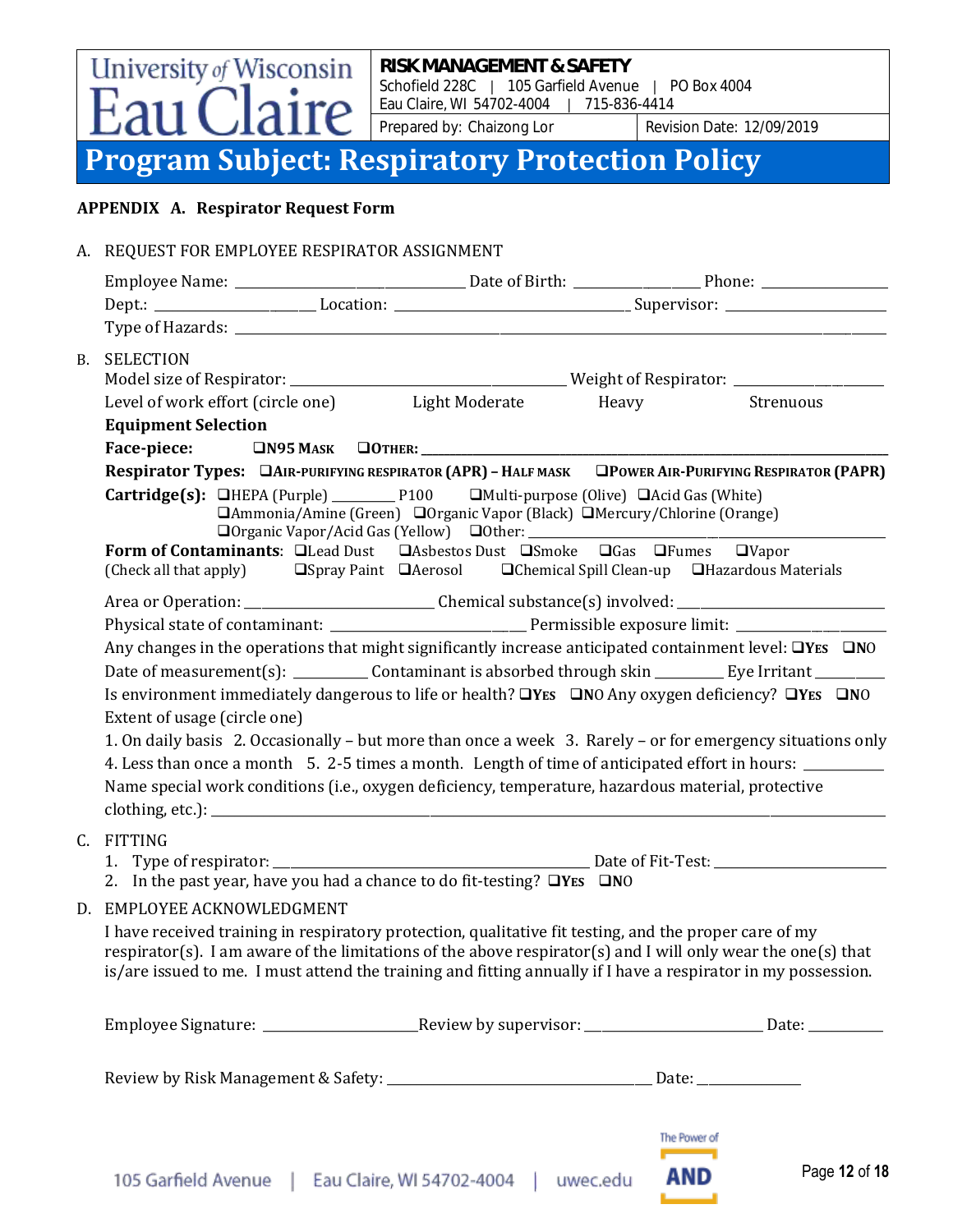Schofield 228C | 105 Garfield Avenue | PO Box 4004 Eau Claire, WI 54702-4004 | 715-836-4414

Prepared by: Chaizong Lor Revision Date: 12/09/2019

### **Program Subject: Respiratory Protection Policy**

#### **APPENDIX B. QUALITATIVE RESPIRATOR FIT-TEST**

aire

University of Wisconsin

#### GENERAL INFORMATION

 $\frac{1}{2}$ 311 (

| Employee Name (Print):                                                                                                                        |                                                                      |            |   | Department:       |           |  | Tester:                 |
|-----------------------------------------------------------------------------------------------------------------------------------------------|----------------------------------------------------------------------|------------|---|-------------------|-----------|--|-------------------------|
| Employee's Job Title:                                                                                                                         |                                                                      |            |   | Date of Fit-Test: |           |  | <b>Expiration Date:</b> |
| $\Box$ <b>YES</b> $\Box$ <b>NO</b> Any medical signs or symptoms that are related to your ability to use a respirator.                        |                                                                      |            |   |                   |           |  |                         |
| $\Box$ <b>YES</b> $\Box$ <b>NO</b> A change occurs in your workplace conditions. i.e. physical work effort, protective clothing, temperature. |                                                                      |            |   |                   |           |  |                         |
|                                                                                                                                               | Type of Test:                                                        |            |   |                   |           |  | Respirator Used For:    |
| $\Box$ Irritant Smoke                                                                                                                         | <b>Saccharin Solution</b><br>$\Box$                                  |            |   | $\Box$            | Asbestos  |  | $\Box$ Painting         |
| $\Box$ Isoamyl Acetate                                                                                                                        | $\Box$ Bitrex                                                        |            |   | $\Box$            | Lead      |  | $\Box$ Other:           |
|                                                                                                                                               | <b>RESPIRATOR INFORMATION</b>                                        |            |   |                   |           |  |                         |
| Manufacturer:                                                                                                                                 |                                                                      | Model No.: |   |                   |           |  | Size (if applicable):   |
|                                                                                                                                               | TEST INFORMATION (check PASS, FAIL, or Not Applicable for each item) |            |   |                   |           |  |                         |
|                                                                                                                                               | <b>TEST</b>                                                          |            | P | F                 | <b>NA</b> |  | <b>REMARKS</b>          |
| Sensitivity check                                                                                                                             |                                                                      |            |   |                   |           |  |                         |
| Successful positive/negative pressure fit checks?                                                                                             |                                                                      |            |   |                   |           |  |                         |
| Subject instructed to keep eyes closed during test?                                                                                           |                                                                      |            |   |                   |           |  |                         |
| Hair growth between skin and face piece sealing surface?                                                                                      |                                                                      |            |   |                   |           |  |                         |
| $\Box$ Clean Shaven                                                                                                                           |                                                                      |            |   |                   |           |  |                         |
| $\Box$ 1 - 2 Day Beard Growth                                                                                                                 |                                                                      |            |   |                   |           |  |                         |
| $\Box$ 1 - 2 Day Moustache Growth                                                                                                             |                                                                      |            |   |                   |           |  |                         |
| Subject having any difficulty breathing?                                                                                                      |                                                                      |            |   |                   |           |  |                         |
| Normal breathing (1minute)                                                                                                                    |                                                                      |            |   |                   |           |  |                         |
| Deep breathing (1 minute)                                                                                                                     |                                                                      |            |   |                   |           |  |                         |
| Turning head side to side (1 minute)                                                                                                          |                                                                      |            |   |                   |           |  |                         |
| Moving head up and down (1minute)                                                                                                             |                                                                      |            |   |                   |           |  |                         |
| Talking (recite Rainbow Passage)                                                                                                              |                                                                      |            |   |                   |           |  |                         |
| Bending over, touching toes (1 minute)                                                                                                        |                                                                      |            |   |                   |           |  |                         |
| Normal breathing (1 minute)                                                                                                                   |                                                                      |            |   |                   |           |  |                         |
| <b>ADDITIONAL COMMENTS:</b>                                                                                                                   |                                                                      |            |   |                   |           |  |                         |
|                                                                                                                                               |                                                                      |            |   |                   |           |  |                         |
|                                                                                                                                               |                                                                      |            |   |                   |           |  |                         |
|                                                                                                                                               |                                                                      |            |   |                   |           |  |                         |
|                                                                                                                                               |                                                                      |            |   |                   |           |  |                         |
|                                                                                                                                               |                                                                      |            |   |                   |           |  |                         |
|                                                                                                                                               |                                                                      |            |   |                   |           |  |                         |
|                                                                                                                                               |                                                                      |            |   |                   |           |  |                         |
|                                                                                                                                               |                                                                      |            |   |                   |           |  |                         |
|                                                                                                                                               |                                                                      |            |   |                   |           |  |                         |
|                                                                                                                                               |                                                                      |            |   |                   |           |  |                         |
| Note: Pass: P; Fail: F; Not Applicable: NA                                                                                                    |                                                                      |            |   |                   |           |  |                         |

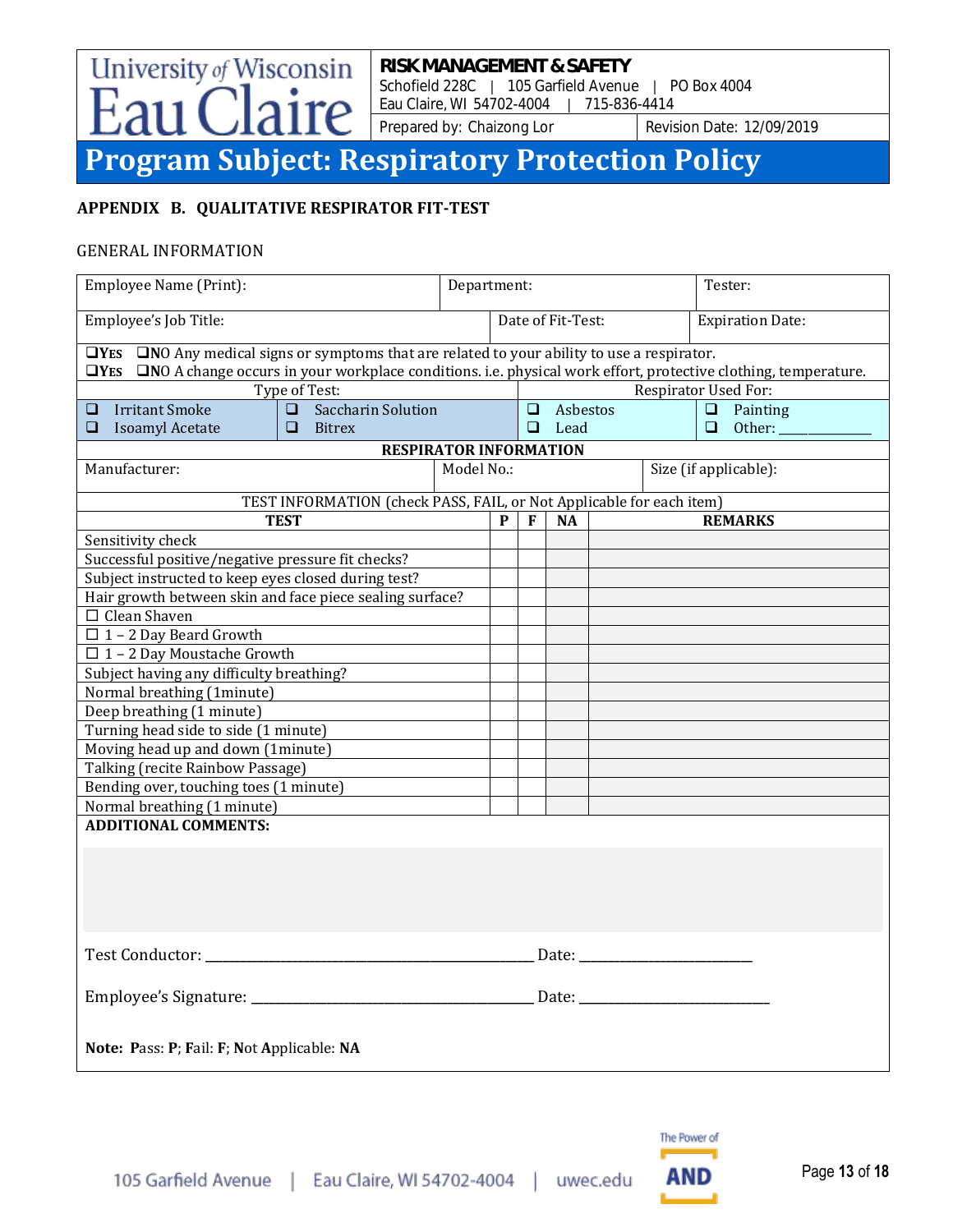#### **University of Wisconsin RISK MANAGEMENT & SAFETY** Schofield 228C | 105 Garfield Avenue | PO Box 4004 Eau Claire, WI 54702-4004 | 715-836-4414 Prepared by: Chaizong Lor Revision Date: 12/09/2019 **Program Subject: Respiratory Protection Policy**

#### **APPENDIX C. Employee Respirator Medical Approval Form**

#### **Part 1. To be completed by employee (Please Print).**

|                                                                                          |                                                                                                           | <b>Form of Contaminants:</b> $\Box$ Lead Dust $\Box$ Asbestos Dust $\Box$ Smoke $\Box$ Gas $\Box$ Fumes $\Box$ Vapor<br>(Check all that apply) $\Box$ Spray Paint $\Box$ Aerosol $\Box$ Chemical Spill Clean-up $\Box$ Hazardous Materials |  |  |  |  |
|------------------------------------------------------------------------------------------|-----------------------------------------------------------------------------------------------------------|--------------------------------------------------------------------------------------------------------------------------------------------------------------------------------------------------------------------------------------------|--|--|--|--|
| Check the type of respirator to be used: $\Box$ Air-purifying Respirator (APR) Half Face |                                                                                                           |                                                                                                                                                                                                                                            |  |  |  |  |
|                                                                                          | <b>D</b> Power Air-purifying Respirator (PAPR) Full Face $\Box$ Self-Contained Breathing Apparatus (SCBA) |                                                                                                                                                                                                                                            |  |  |  |  |

#### **Part 2. To be completed by Physician or Licensed Health Care Professional**

|                         | <b>Medical Evaluator Contact Information:</b><br>Name:                                                                                                                                                                                      |                            |                                                                                                                         |  |
|-------------------------|---------------------------------------------------------------------------------------------------------------------------------------------------------------------------------------------------------------------------------------------|----------------------------|-------------------------------------------------------------------------------------------------------------------------|--|
|                         |                                                                                                                                                                                                                                             |                            |                                                                                                                         |  |
|                         |                                                                                                                                                                                                                                             |                            |                                                                                                                         |  |
|                         |                                                                                                                                                                                                                                             |                            |                                                                                                                         |  |
|                         | <b>PHYSICIAN'S EVALUATION</b>                                                                                                                                                                                                               |                            |                                                                                                                         |  |
| CLASS: (Please Check)   |                                                                                                                                                                                                                                             |                            |                                                                                                                         |  |
|                         | Class 1: $\Box$ No Restrictions on respirator use for this employee.<br>Class 2: $\Box$ Some specific use restriction for this employee. (See comments restriction below)<br>Class 3: $\Box$ No respirator use permitted for this employee. |                            |                                                                                                                         |  |
|                         |                                                                                                                                                                                                                                             |                            |                                                                                                                         |  |
| $1910.134(e)(7)$ occur. |                                                                                                                                                                                                                                             |                            | A re-evaluation for respirator use at any earlier interval may be required if any of the conditions in 29 CFR           |  |
|                         | Physician's Name (please print)                                                                                                                                                                                                             | <b>Physician Signature</b> | <b>Date</b>                                                                                                             |  |
|                         | will be fit-tested for a respirator and trained.                                                                                                                                                                                            |                            | Note: This form must be completed and a copy presented to Risk Management & Safety Specialist Senior before an employee |  |

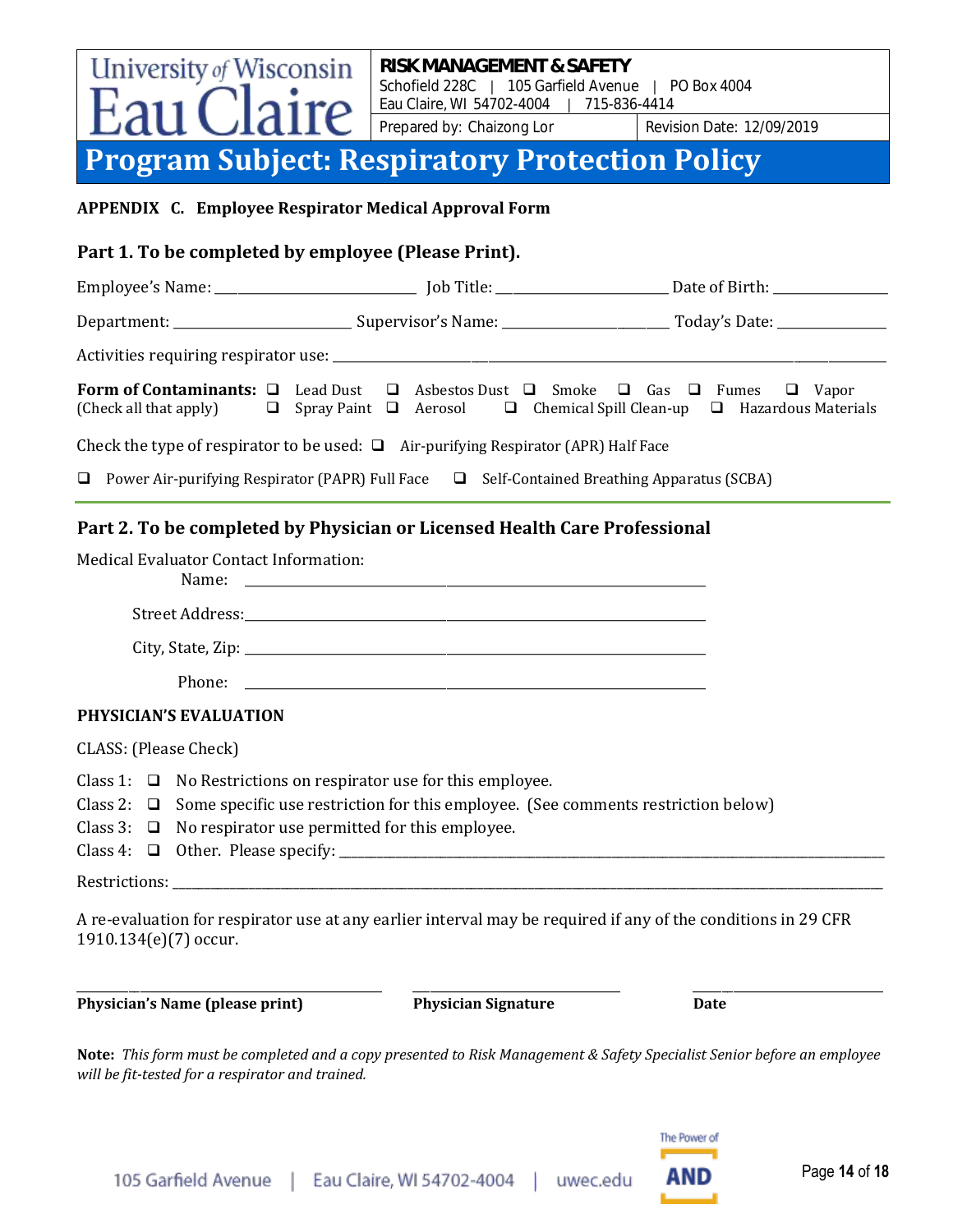Schofield 228C | 105 Garfield Avenue | PO Box 4004 Eau Claire, WI 54702-4004 | 715-836-4414

Prepared by: Chaizong Lor Revision Date: 12/09/2019

### **Program Subject: Respiratory Protection Policy**

**University of Wisconsin** 

### **APPENDIX D. Hazard Assessment for Respirator Use** Employee's Name: \_\_\_\_\_\_\_\_\_\_\_\_\_\_\_\_\_\_\_\_\_\_\_\_\_\_\_\_\_\_\_\_\_\_\_\_\_\_\_\_\_\_\_\_\_\_\_\_\_\_\_\_\_ Job Title: \_\_\_\_\_\_\_\_\_\_\_\_\_\_\_\_\_\_\_\_\_\_\_\_\_\_\_\_\_\_\_\_\_\_\_\_\_\_\_\_\_\_\_\_\_\_\_\_ Supervisor Name: \_\_\_\_\_\_\_\_\_\_\_\_\_\_\_\_\_\_\_\_\_\_\_\_\_\_\_\_\_\_\_\_\_\_\_\_\_\_\_\_\_\_\_\_\_\_\_\_\_\_\_\_\_\_ Signature: \_\_\_\_\_\_\_\_\_\_\_\_\_\_\_\_\_\_\_\_\_\_\_\_\_\_\_\_\_\_\_\_\_\_\_\_\_\_\_\_\_\_\_\_\_\_\_ Department: \_\_\_\_\_\_\_\_\_\_\_\_\_\_\_\_\_\_\_\_\_\_\_\_\_\_\_\_\_\_\_\_\_\_\_\_\_\_\_\_\_\_\_\_\_\_\_\_\_\_\_ Phone #: \_\_\_\_\_\_\_\_\_\_\_\_\_\_\_\_\_\_\_\_\_\_\_\_\_\_\_\_\_\_\_ Date: \_\_\_\_\_\_\_\_\_\_\_\_\_\_\_\_\_\_\_\_\_ Location: \_\_\_\_\_\_\_\_\_\_\_\_\_\_\_\_\_\_\_\_\_\_\_\_\_\_\_\_\_\_\_\_\_\_\_\_\_\_\_\_\_\_\_\_\_\_\_\_\_\_\_\_\_\_\_\_\_\_\_\_\_\_\_\_\_\_\_\_\_\_\_\_\_\_\_\_\_\_\_\_\_\_\_\_\_\_\_\_\_\_\_\_\_\_\_\_\_\_\_\_\_\_\_\_\_\_\_\_\_\_\_\_\_\_\_\_\_\_\_\_\_\_\_\_\_\_\_\_ **PART 1. Hazard Identification:** 1. Air contaminant identification (by chemical name): \_\_\_\_\_\_\_\_\_\_\_\_\_\_\_\_\_\_\_\_\_\_\_\_\_\_\_\_\_\_\_\_\_\_\_\_\_\_\_\_\_\_\_\_\_\_\_\_\_\_\_\_\_\_\_\_\_\_\_\_\_\_\_\_\_\_\_\_\_\_ 2. Engineering controls? ❑**YES** ❑**N**O EXPLAIN:\_\_\_\_\_\_\_\_\_\_\_\_\_\_\_\_\_\_\_\_\_\_\_\_\_\_\_\_\_\_\_\_\_\_\_\_\_\_\_\_\_\_\_\_\_\_\_\_\_\_\_\_\_\_\_\_\_\_\_\_\_\_\_\_\_\_\_\_\_\_\_ 3. Administrative Controls? ❑**YES** ❑**N**O EXPLAIN:\_\_\_\_\_\_\_\_\_\_\_\_\_\_\_\_\_\_\_\_\_\_\_\_\_\_\_\_\_\_\_\_\_\_\_\_\_\_\_\_\_\_\_\_\_\_\_\_\_\_\_\_\_\_\_\_\_\_\_\_\_\_\_\_\_\_\_\_\_\_\_\_\_\_\_\_\_ 4. Another PPE? ❑**YES** ❑**N**O EXPLAIN:\_\_\_\_\_\_\_\_\_\_\_\_\_\_\_\_\_\_\_\_\_\_\_\_\_\_\_\_\_\_\_\_\_\_\_\_\_\_\_\_\_\_\_\_\_\_\_\_\_\_\_\_\_\_\_\_\_\_\_\_\_\_\_\_\_\_\_\_\_\_\_\_\_\_\_\_\_\_\_\_\_\_\_\_\_\_\_\_\_ 5. Work description/Operation: \_\_\_\_\_\_\_\_\_\_\_\_\_\_\_\_\_\_\_\_\_\_\_\_\_\_\_\_\_\_\_\_\_\_\_\_\_\_\_\_\_\_\_\_\_\_\_\_\_\_\_\_\_\_\_\_\_\_\_\_\_\_\_\_\_\_\_\_\_\_\_\_\_\_\_\_\_\_\_\_\_\_\_\_\_\_\_\_\_\_\_\_\_\_\_\_\_\_ 6. Characteristics of Work Area: \_\_\_\_\_\_\_\_\_\_\_\_\_\_\_\_\_\_\_\_\_\_\_\_\_\_\_\_\_\_\_\_\_\_\_\_\_\_\_\_\_\_\_\_\_\_\_\_\_\_\_\_\_\_\_\_\_\_\_\_\_\_\_\_\_\_\_\_\_\_\_\_\_\_\_\_\_\_\_\_\_\_\_\_\_\_\_\_\_\_\_\_\_\_\_\_\_\_ 7. Anticipated Respirator Use Time (hours/day): \_\_\_\_\_\_\_\_\_\_\_\_\_\_\_\_\_\_\_\_\_\_\_\_\_\_\_\_\_\_\_\_ **PART 2. Hazard Assessment:** 1. Immediately Dangerous to Life and Health (IDLH) ❑**YES** ❑**N**O EXPLAIN:\_\_\_\_\_\_\_\_\_\_\_\_\_\_\_\_\_\_\_\_\_\_\_\_\_\_\_\_\_\_\_\_\_\_\_\_\_\_\_\_\_\_\_\_ 2. Oxygen Content: Below 19.5%❑**YES** ❑**N**O Ambient ❑**YES** ❑**N**O Above 21.5% ❑**YES** ❑**N**O 3. Air Contaminant Type: ❑GAS/VAPOR❑PARTICULATE (LEAD & ASBESTOS) ❑AEROSOL ❑SPRAY PAINT 4. If particulate, is there oil mist present? ❑NO OIL❑OIL POSSIBLE ❑OIL PRESENT 5. Warning Properties? **⊒YES** ■NO EXPLAIN: 6. What are the warning signs of this contaminant (eye irritation, smell, etc.)? ❑**YES** ❑**N**O EXPLAIN:\_\_\_\_\_\_\_\_\_\_\_\_\_\_\_\_\_\_\_\_\_\_\_\_\_\_\_\_\_\_\_\_\_\_\_\_\_\_\_\_\_\_\_\_\_\_\_\_\_\_\_\_\_\_\_\_\_\_\_\_\_\_\_\_\_\_\_\_\_\_\_\_\_\_\_\_\_\_\_\_\_\_\_\_\_\_\_\_\_\_\_\_\_\_\_\_\_\_\_\_\_\_\_\_\_\_\_\_\_\_\_\_\_\_\_\_\_\_\_\_\_\_\_\_\_ 7. What are potential health effects from exposure to this contaminant? a. Acute: \_\_\_\_\_\_\_\_\_\_\_\_\_\_\_\_\_\_\_\_\_\_\_\_\_\_\_\_\_\_\_\_\_\_\_\_\_\_\_\_\_\_\_\_\_\_\_\_\_\_\_\_\_\_\_\_\_\_\_\_\_\_\_\_\_\_\_\_\_\_\_\_\_\_\_\_\_\_\_\_\_\_\_\_\_\_\_\_\_\_\_\_\_\_\_\_\_\_\_\_\_\_\_\_\_\_\_\_\_\_\_\_\_\_\_\_\_\_\_\_\_\_ b. Chronic: \_\_\_\_\_\_\_\_\_\_\_\_\_\_\_\_\_\_\_\_\_\_\_\_\_\_\_\_\_\_\_\_\_\_\_\_\_\_\_\_\_\_\_\_\_\_\_\_\_\_\_\_\_\_\_\_\_\_\_\_\_\_\_\_\_\_\_\_\_\_\_\_\_\_\_\_\_\_\_\_\_\_\_\_\_\_\_\_\_\_\_\_\_\_\_\_\_\_\_\_\_\_\_\_\_\_\_\_\_\_\_\_\_\_\_\_\_\_\_ c. Target organs: \_\_\_\_\_\_\_\_\_\_\_\_\_\_\_\_\_\_\_\_\_\_\_\_\_\_\_\_\_\_\_\_\_\_\_\_\_\_\_\_\_\_\_\_\_\_\_\_\_\_\_\_\_\_\_\_\_\_\_\_\_\_\_\_\_\_\_\_\_\_\_\_\_\_\_\_\_\_\_\_\_\_\_\_\_\_\_\_\_\_\_\_\_\_\_\_\_\_\_\_\_\_\_\_\_\_\_\_\_\_\_\_ 8. What type(s) of respirators can the employee wear to protect himself from the identified hazards? ❑N95MASK ❑AIR-PURIFYING RESPIRATOR (APR) HALF MASK❑POWER AIR-PURIFYING RESPIRATOR (PAPR) ❑SELF-CONTAINED BREATHING APPARATUS (SCBA) \_\_\_\_\_\_\_\_\_\_\_\_\_\_\_\_\_\_\_\_\_\_\_\_\_\_\_\_\_\_\_\_\_\_\_\_\_\_\_\_\_\_\_\_ \_\_\_\_\_\_\_\_\_\_\_\_\_\_\_\_\_\_\_\_\_\_\_\_\_\_\_\_\_\_\_\_\_\_\_\_\_\_\_\_\_\_\_\_\_\_\_\_\_\_ \_\_\_\_\_\_\_\_\_\_\_\_\_\_\_\_\_\_\_\_\_\_\_\_\_\_\_\_\_\_\_\_\_ Risk Assessor (print name) Signature Assessment Date Assessment Date \_\_\_\_\_\_\_\_\_\_\_\_\_\_\_\_\_\_\_\_\_\_\_\_\_\_\_\_\_\_\_\_\_\_\_\_\_\_\_\_\_\_\_\_ \_\_\_\_\_\_\_\_\_\_\_\_\_\_\_\_\_\_\_\_\_\_\_\_\_\_\_\_\_\_\_\_\_\_\_\_\_\_\_\_\_\_\_\_\_\_\_\_\_\_ \_\_\_\_\_\_\_\_\_\_\_\_\_\_\_\_\_\_\_\_\_\_\_\_\_\_\_\_\_\_\_\_\_ Review by Supervisor **Signature** Signature **Date** Date \_\_\_\_\_\_\_\_\_\_\_\_\_\_\_\_\_\_\_\_\_\_\_\_\_\_\_\_\_\_\_\_\_\_\_\_\_\_\_\_\_\_\_\_ \_\_\_\_\_\_\_\_\_\_\_\_\_\_\_\_\_\_\_\_\_\_\_\_\_\_\_\_\_\_\_\_\_\_\_\_\_\_\_\_\_\_\_\_\_\_\_\_\_\_ \_\_\_\_\_\_\_\_\_\_\_\_\_\_\_\_\_\_\_\_\_\_\_\_\_\_\_\_\_\_\_\_\_ Review by RM&S Staff Signature Signature Date Date The Power of

AND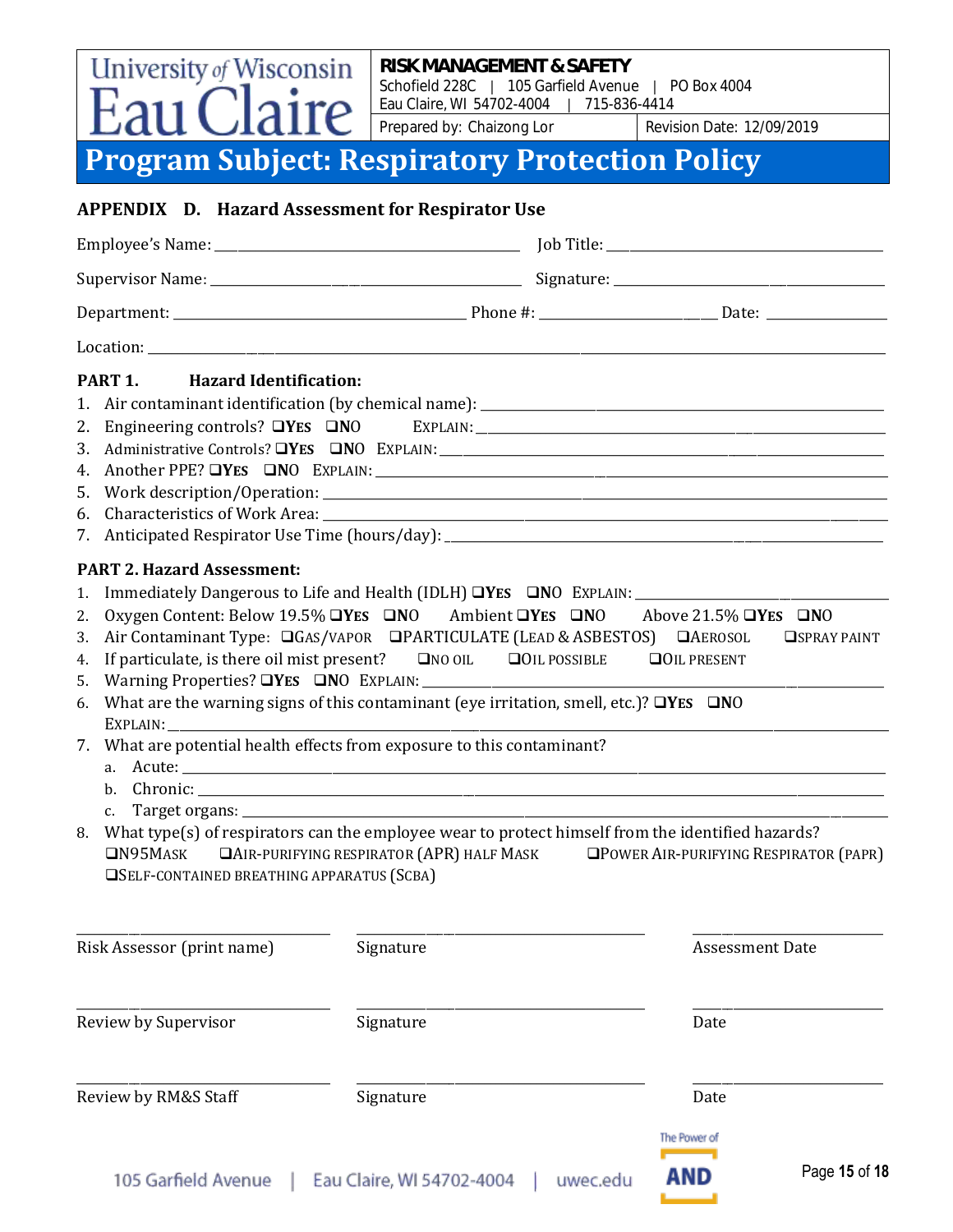## **Program Subject: Respiratory Protection Policy**

#### **APPENDIX E. Respirator User Medical Questionnaire**

This questionnaire will be used in determining whether you have a medical condition that may affect your ability to wear a respirator. All medical information is considered confidential.

**To the employer:** Answers to questions in Section 1, and to question 9 in Section 2 of Part A, do not require a medical examination.

**To the employee**: Your employer must allow you to answer this questionnaire during normal working hours, or at a time and place that is convenient to you. To maintain your confidentiality, your employer or supervisor must not look at or review your answers, and your employer must tell you how to deliver or sent this questionnaire to the "Occupational Health Care Professional" (OHCP) who will review it.

**OSHA Part A.** Section 1. (**Mandatory**): The following information must be provided by every employee who has be selected to use any type of respirator. **Please print.**

| Name:                                                                                                          |                                                                                                                                                     |         | DOB: |     |         | Age: | Today's Date:                                                                                                             |
|----------------------------------------------------------------------------------------------------------------|-----------------------------------------------------------------------------------------------------------------------------------------------------|---------|------|-----|---------|------|---------------------------------------------------------------------------------------------------------------------------|
| $Sex: \square MALE \square FEMALE$                                                                             |                                                                                                                                                     | Height: | ft.  | in. | Weight: | lbs. | Your Job Title:                                                                                                           |
|                                                                                                                |                                                                                                                                                     |         |      |     |         |      | A phone number where you can be reached by the (OHCP) who reviews this questionnaire (include the Area Code):             |
|                                                                                                                | The best time to phone you at this number:                                                                                                          |         |      |     |         |      |                                                                                                                           |
|                                                                                                                |                                                                                                                                                     |         |      |     |         |      | Has your employer told you how to contact the (OHCP) who will review this questionnaire (check one): $\Box$ YES $\Box$ No |
|                                                                                                                | Check the type of respirator you will use (you can check more than one category):                                                                   |         |      |     |         |      |                                                                                                                           |
|                                                                                                                | a. $\Box N$ , R, or P disposable respirator (filter-mask, non-cartridge type only)                                                                  |         |      |     |         |      |                                                                                                                           |
|                                                                                                                | b. $\Box$ Other Type: $\Box$ Half-face type $\Box$ Full-facepiece type $\Box$ Supplied air $\Box$ Powered air-purifying respirator (PAPR) with hood |         |      |     |         |      |                                                                                                                           |
| $\Box$ Powered air-purifying respirator (PAPR) with facepiece $\Box$ Self-contained breathing apparatus (SCBA) |                                                                                                                                                     |         |      |     |         |      |                                                                                                                           |
| Have you worn a respirator before? $\Box$ YES $\Box$ NO                                                        |                                                                                                                                                     |         |      |     |         |      |                                                                                                                           |
|                                                                                                                | If "YES", what type $(s)$ ? (not brand name):                                                                                                       |         |      |     |         |      |                                                                                                                           |

**OSHA Part A.** Section 2. (**Mandatory**): Questions 1 through 9 below must be answered by every employee who has been selected to use any type of respirator (please check "NO or YES"). If "YES", check on "NOW or PAST".

| NO. | <b>Medical Questionnaires</b>                                                | N <sub>O</sub> | <b>OYES: ONOW OPAST</b>            |
|-----|------------------------------------------------------------------------------|----------------|------------------------------------|
| 1.  | Do you <i>currently</i> smoke tobacco, or have you smoked in the last month? | ❏              | $\Box YES: \Box Now \Box PAST$     |
| 2.  | Have you ever had any of the following conditions?                           |                |                                    |
|     | a. Seizures?                                                                 | □              | $\Box YES: \Box Now \Box PAST$     |
|     | b. Diabetes (sugar disease)?                                                 | ❏              | $\Box YES: \Box Now \Box PAST$     |
|     | c. Allergic reactions that interfere with your breathing?                    | □              | $\Box YES: \Box Now \Box PAST$     |
|     | d. Claustrophobia (fear of closed-in places)?                                | ❏              | $\Box YES: \Box Now \Box PAST$     |
|     | e. Trouble smelling odors?                                                   | ❏              | $\Box YES: \Box Now \Box PAST$     |
| 3.  | Have you ever had any of the following pulmonary or lung problems?           |                |                                    |
|     | a. Asbestosis                                                                | $\Box$         | $\Box$ YES: $\Box$ Now $\Box$ PAST |
|     | b. Asthma                                                                    | ❏              | $\Box$ YES: $\Box$ Now $\Box$ PAST |
|     | c. Chronic Bronchitis                                                        | $\Box$         | $\Box$ YES: $\Box$ Now $\Box$ PAST |
|     | d. Emphysema                                                                 | ❏              | $\Box$ YES: $\Box$ Now $\Box$ PAST |
|     | e. Pneumonia                                                                 | $\Box$         | $\Box$ YES: $\Box$ Now $\Box$ PAST |
|     | f. Tuberculosis                                                              | $\Box$         | $\Box$ YES: $\Box$ Now $\Box$ PAST |
|     | g. Silicosis                                                                 | ❏              | $\Box YES: \Box Now \Box PAST$     |
|     | h. Pneumothorax (collapsed lung)                                             | ❏              | $\Box YES: \Box Now \Box PAST$     |
|     | Lung Cancer                                                                  | ❏              | $\Box$ YES: $\Box$ Now $\Box$ PAST |

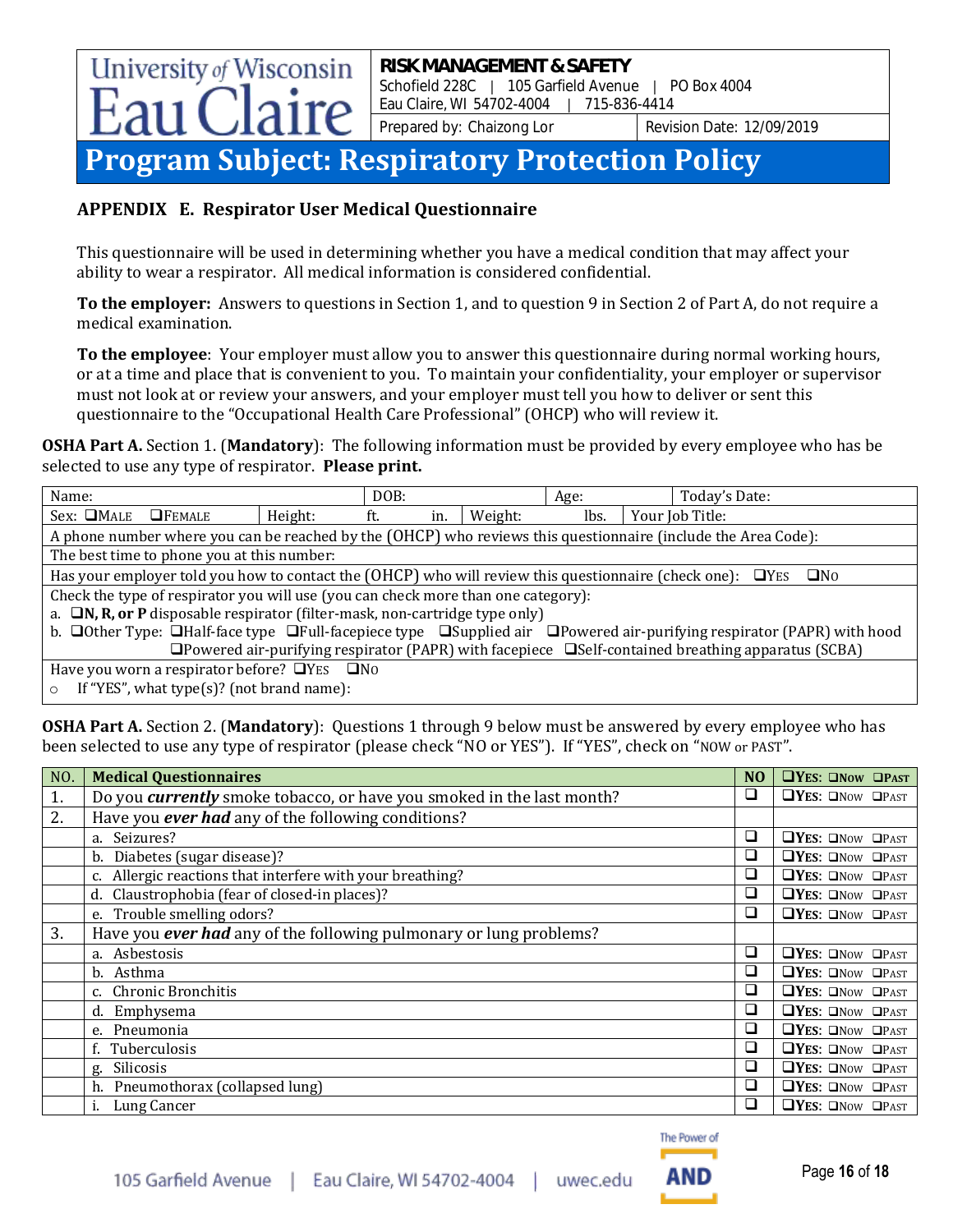Schofield 228C | 105 Garfield Avenue | PO Box 4004 Eau Claire, WI 54702-4004 | 715-836-4414

Prepared by: Chaizong Lor Revision Date: 12/09/2019

## **Program Subject: Respiratory Protection Policy**

University of Wisconsin

aire

|    | <b>Broken Ribs</b>                                                                              | $\Box$    | $\Box YES: \Box Now \Box PAST$      |
|----|-------------------------------------------------------------------------------------------------|-----------|-------------------------------------|
|    | k. Any chest injuries or surgeries                                                              | $\Box$    | <b>OYES: ONOW OPAST</b>             |
|    | l. Any other lung problem that you've been told about                                           | $\Box$    | $\Box$ YES: $\Box$ Now $\Box$ PAST  |
| 4. | Do you <i>currently</i> have any of the following symptoms of pulmonary or lung illness?        |           |                                     |
|    | a. Shortness of breath                                                                          | $\Box$    | $\Box YES: \Box Now \Box PAST$      |
|    | b. Shortness of breath when walking fast on level ground or walking up a slight hill or incline | $\Box$    | $\Box YES: \Box Now \Box PAST$      |
|    | c. Shortness of breath when walking with other people at an ordinary pace on level ground       | $\Box$    | $\Box YES: \Box Now \Box PAST$      |
|    | d. Have to stop for breath when walking at your own pace on level ground                        | $\Box$    | $\Box YES: \Box Now \Box PAST$      |
|    | e. Shortness of breath when washing/dressing yourself                                           | $\Box$    | <b>OYES: ONOW OPAST</b>             |
|    | Shortness of breath that interferes with your job<br>f.                                         | $\Box$    | $\Box$ YES: $\Box$ Now $\Box$ PAST  |
|    | Coughing that produces phlegm (thick sputum)<br>g.                                              | $\Box$    | $\Box YES: \Box Now \Box PAST$      |
|    | h. Coughing that wakes you early in the morning                                                 | $\Box$    | $\Box YES: \Box Now \Box PAST$      |
|    | Coughing that occurs mostly when you are lying down<br>i.                                       | $\Box$    | $\Box YES: \Box Now \Box PAST$      |
|    | Coughing up blood in the last month                                                             | $\Box$    | $\Box YES: \Box Now \Box PAST$      |
|    | k. Wheezing                                                                                     | $\Box$    | $\Box$ YES: $\Box$ Now $\Box$ PAST  |
|    | Wheezing that interferes with your job                                                          | $\Box$    | $\Box$ YES: $\Box$ Now $\Box$ PAST  |
|    | m. Chest pain when you breathe deeply                                                           | $\Box$    | $\Box YES: \Box Now \Box PAST$      |
|    | n. Any other symptoms that you think may be related to lung problems                            | $\square$ | $\Box YES: \Box Now \Box PAST$      |
| 5. | Have you ever had any of the following cardiovascular or heart problems?                        |           |                                     |
|    | a. Heart attack                                                                                 | $\Box$    | <b>OYES: ONOW OPAST</b>             |
|    | b. Stroke                                                                                       | $\Box$    | $\Box$ YES: $\Box$ Now $\Box$ PAST  |
|    | c. Angina                                                                                       | $\Box$    | <b>OYES: ONOW OPAST</b>             |
|    | d. Heart failure                                                                                | $\Box$    | $\Box YES: \Box Now \Box PAST$      |
|    | e. Swelling in your legs or feet (not caused by walking)                                        | $\Box$    | $\Box YES: \Box Now \Box PAST$      |
|    | f. Heart arrhythmia (heart beating irregularly)                                                 | $\Box$    | $\Box YES: \Box Now \Box PAST$      |
|    | g. High blood pressure                                                                          | $\Box$    | $\Box$ YES: $\Box$ Now $\Box$ PAST  |
|    | h. Any other heart problem that you've been told about                                          | $\Box$    | <b>OYES: ONOW OPAST</b>             |
| 6. |                                                                                                 |           |                                     |
|    | Have you ever had any of the following cardiovascular or heart symptoms?                        | $\Box$    |                                     |
|    | a. Frequent pain or tightness in your chest                                                     | $\Box$    | $\Box$ YES: $\Box$ Now $\Box$ PAST  |
|    | b. Pain or tightness in your chest during physical activity                                     | $\Box$    | $\Box$ YES: $\Box$ Now $\Box$ PAST  |
|    | c. Pain or tightness in your chest that interferes with your job                                |           | $\Box$ YES: $\Box$ Now $\Box$ PAST  |
|    | d. In the past two years, have you noticed your heart skipping or missing a beat                | $\Box$    | $\Box YES: \Box Now \Box PAST$      |
|    | e. Heartburn or indigestion that is not related to eating                                       | $\Box$    | $\Box YES: \Box Now \Box PAST$      |
|    | f. Any other symptom you think may be related to heart or circulation problems                  | $\Box$    | $\Box YES: \Box Now \Box PAST$      |
| 7. | Do you <i>currently</i> take medication for any of the following problems?                      |           |                                     |
|    | a. Breathing or lung problems                                                                   | $\Box$    | $\Box$ YES: $\Box$ Now $\Box$ PAST  |
|    | b. Heart trouble                                                                                | $\Box$    | $\Box YES: \Box Now \Box PAST$      |
|    | c. Blood pressure                                                                               | $\Box$    | <b>OYES: ONOW OPAST</b>             |
|    | d. Seizures                                                                                     | $\Box$    | $\Box$ YES: $\Box$ Now $\Box$ PAST  |
| 8. | If you've used a respirator, have you ever had any of the following problems?                   |           |                                     |
|    | (If you've never used a respirator, check here: $\square$ and go on to question 9.)             |           |                                     |
|    | a. Eye irritation                                                                               | $\Box$    | $\Box YES: \Box Now \Box PAST$      |
|    | b. Skin allergies or rashes                                                                     | $\Box$    | $\Box Y$ ES: $\Box$ Now $\Box$ PAST |
|    | c. Anxiety                                                                                      | $\Box$    | $\Box YES: \Box Now \Box PAST$      |
|    | d. General weakness or fatigue                                                                  | $\Box$    | $\Box YES: \Box Now \Box PAST$      |
|    | e. Any other problem that interferes with your use of a respirator                              | $\Box$    | $\Box YES: \Box Now \Box PAST$      |